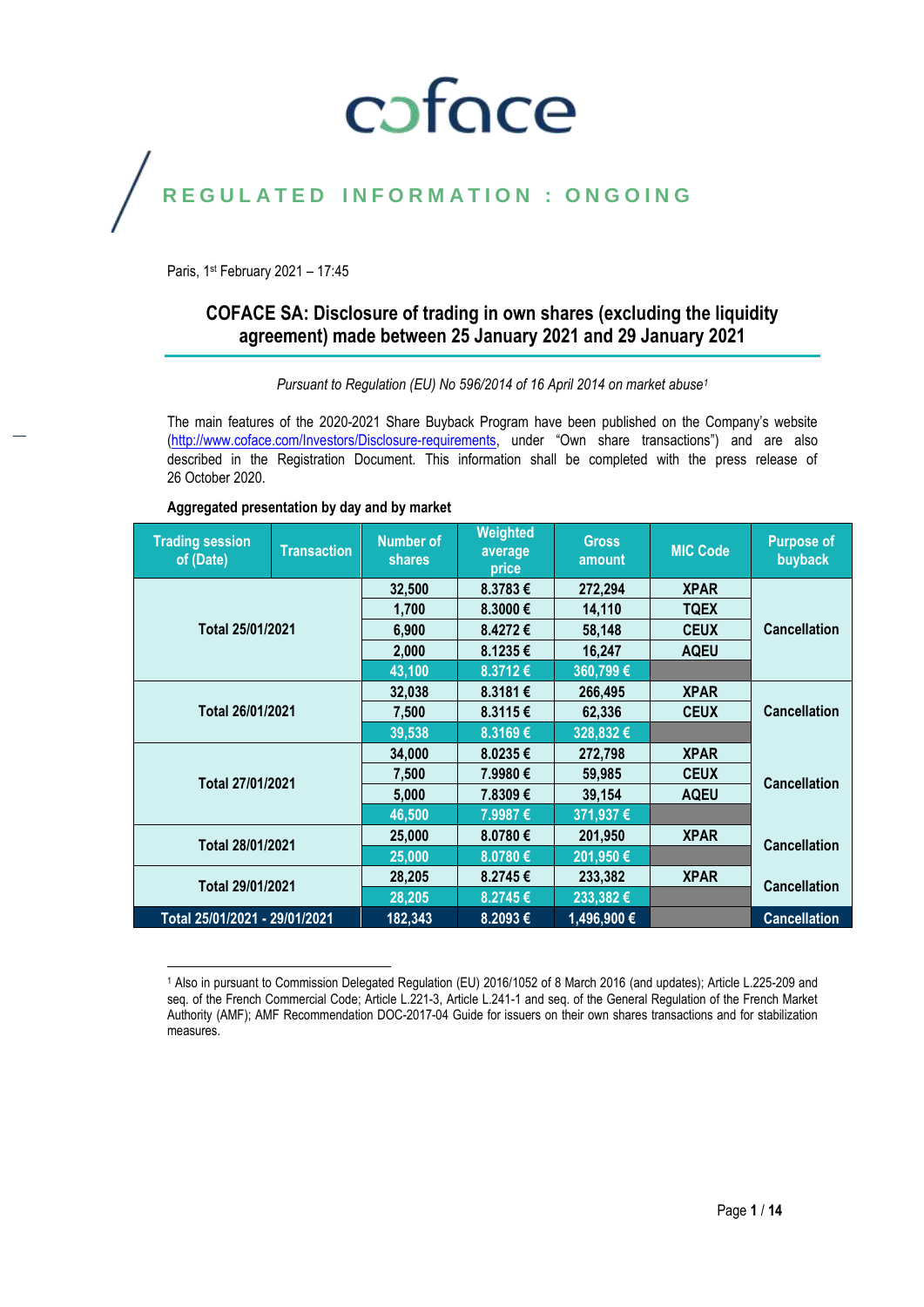### **Detail transaction by transaction**

| <b>Trading session</b><br>of (Date) | <b>Transaction</b> | <b>Number of</b><br>shares | Weighted<br>average price | <b>Gross amount</b> | <b>MIC Code</b> | <b>Purpose of</b><br>buyback |
|-------------------------------------|--------------------|----------------------------|---------------------------|---------------------|-----------------|------------------------------|
| 25/01/2021                          | Purchase           | 289                        | 8.6900€                   | 2,511.41€           | <b>XPAR</b>     | Cancellation                 |
| 25/01/2021                          | Purchase           | 684                        | 8.6900€                   | 5,943.96€           | <b>XPAR</b>     | Cancellation                 |
| 25/01/2021                          | Purchase           | 311                        | 8.6900€                   | 2,702.59€           | <b>XPAR</b>     | Cancellation                 |
| 25/01/2021                          | Purchase           | 385                        | 8.6400€                   | 3,326.40 €          | <b>XPAR</b>     | Cancellation                 |
| 25/01/2021                          | Purchase           | 189                        | 8.6600€                   | 1,636.74 €          | CEUX            | Cancellation                 |
| 25/01/2021                          | Purchase           | 100                        | 8.6600€                   | 866.00€             | <b>CEUX</b>     | Cancellation                 |
| 25/01/2021                          | Purchase           | 1,350                      | 8.6300€                   | 11,650.50€          | <b>XPAR</b>     | Cancellation                 |
| 25/01/2021                          | Purchase           | 556                        | 8.6000€                   | 4,781.60 €          | <b>XPAR</b>     | Cancellation                 |
| 25/01/2021                          | Purchase           | 30                         | 8.5700€                   | 257.10€             | <b>XPAR</b>     | Cancellation                 |
| 25/01/2021                          | Purchase           | 230                        | 8.5700€                   | 1,971.10€           | <b>XPAR</b>     | Cancellation                 |
| 25/01/2021                          | Purchase           | 35                         | 8.5700€                   | 299.95€             | <b>XPAR</b>     | Cancellation                 |
| 25/01/2021                          | Purchase           | 350                        | 8.5700€                   | 2,999.50€           | <b>XPAR</b>     | Cancellation                 |
| 25/01/2021                          | Purchase           | 298                        | 8.5700€                   | 2,553.86 €          | <b>XPAR</b>     | Cancellation                 |
| 25/01/2021                          | Purchase           | 500                        | 8.5700€                   | 4,285.00 €          | CEUX            | Cancellation                 |
| 25/01/2021                          | Purchase           | 29                         | 8.5700€                   | 248.53€             | <b>CEUX</b>     | Cancellation                 |
| 25/01/2021                          | Purchase           | 1                          | 8.5500€                   | 8.55€               | <b>XPAR</b>     | Cancellation                 |
| 25/01/2021                          | Purchase           | 402                        | 8.5500€                   | 3,437.10 €          | <b>XPAR</b>     | Cancellation                 |
| 25/01/2021                          | Purchase           | 366                        | 8.5200€                   | 3,118.32 €          | <b>XPAR</b>     | Cancellation                 |
| 25/01/2021                          | Purchase           | 355                        | 8.4900€                   | 3,013.95€           | <b>CEUX</b>     | Cancellation                 |
| 25/01/2021                          | Purchase           | 835                        | 8.5000€                   | 7,097.50 €          | <b>XPAR</b>     | Cancellation                 |
| 25/01/2021                          | Purchase           | 422                        | 8.5000€                   | 3,587.00 €          | <b>XPAR</b>     | Cancellation                 |
| 25/01/2021                          | Purchase           | 59                         | 8.5000€                   | 501.50€             | <b>CEUX</b>     | Cancellation                 |
| 25/01/2021                          | Purchase           | 94                         | 8.5000€                   | 799.00€             | <b>CEUX</b>     | Cancellation                 |
| 25/01/2021                          | Purchase           | 43                         | 8.5000€                   | 365.50€             | <b>CEUX</b>     | Cancellation                 |
| 25/01/2021                          | Purchase           | 54                         | 8.5000€                   | 459.00€             | <b>CEUX</b>     | Cancellation                 |
| 25/01/2021                          | Purchase           | 106                        | 8.5000€                   | 901.00€             | <b>CEUX</b>     | Cancellation                 |
| 25/01/2021                          | Purchase           | 294                        | 8.4900€                   | 2,496.06€           | <b>XPAR</b>     | Cancellation                 |
| 25/01/2021                          | Purchase           | 68                         | 8.4900€                   | 577.32€             | <b>XPAR</b>     | Cancellation                 |
| 25/01/2021                          | Purchase           | 718                        | 8.4900€                   | 6,095.82€           | <b>XPAR</b>     | Cancellation                 |
| 25/01/2021                          | Purchase           | 89                         | 8.4700€                   | 753.83€             | <b>XPAR</b>     | Cancellation                 |
| 25/01/2021                          | Purchase           | 300                        | 8.4700€                   | 2,541.00 €          | <b>XPAR</b>     | Cancellation                 |
| 25/01/2021                          | Purchase           | 569                        | 8.4600€                   | 4,813.74 €          | <b>XPAR</b>     | Cancellation                 |
| 25/01/2021                          | Purchase           | 358                        | 8.3900€                   | 3,003.62€           | <b>XPAR</b>     | Cancellation                 |
| 25/01/2021                          | Purchase           | 340                        | 8.4100€                   | 2,859.40€           | <b>CEUX</b>     | Cancellation                 |
| 25/01/2021                          | Purchase           | 101                        | 8.4100€                   | 849.41€             | <b>CEUX</b>     | Cancellation                 |
| 25/01/2021                          | Purchase           | 368                        | 8.3800€                   | 3,083.84 €          | <b>XPAR</b>     | Cancellation                 |
| 25/01/2021                          | Purchase           | 593                        | 8.4100€                   | 4,987.13€           | <b>XPAR</b>     | Cancellation                 |
| 25/01/2021                          | Purchase           | 375                        | 8.3900€                   | 3,146.25 €          | <b>XPAR</b>     | Cancellation                 |
| 25/01/2021                          | Purchase           | 544                        | 8.3600€                   | 4,547.84 €          | <b>XPAR</b>     | Cancellation                 |

Page **2** / **14**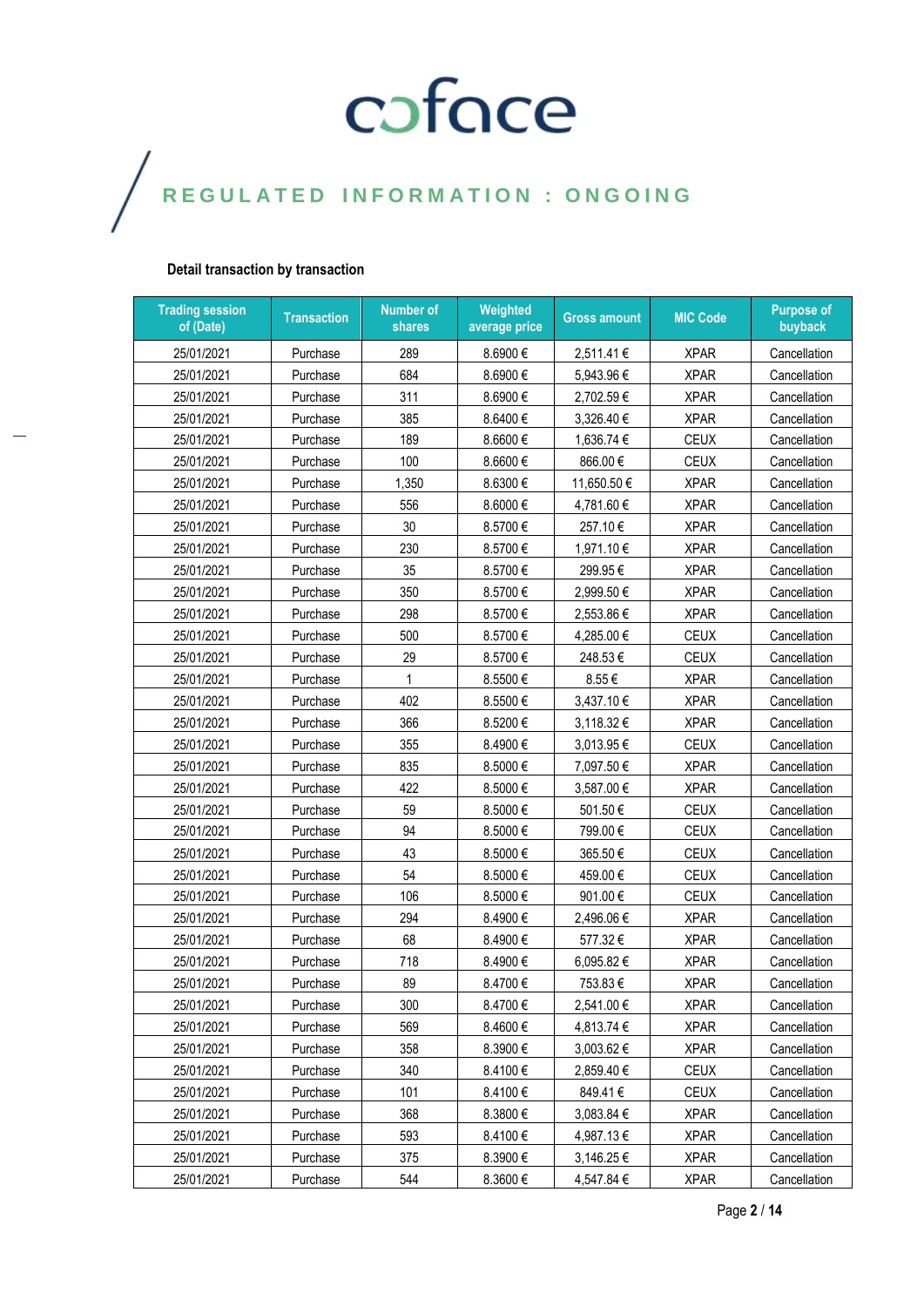### $\bigg)$

| 25/01/2021               | Purchase             | 117       | 8.4300€            | 986.31€     | <b>XPAR</b>                | Cancellation |
|--------------------------|----------------------|-----------|--------------------|-------------|----------------------------|--------------|
| 25/01/2021               | Purchase             | 297       | 8.4300€            | 2,503.71 €  | <b>XPAR</b>                | Cancellation |
| 25/01/2021               | Purchase             | 90        | 8.4300€            | 758.70€     | <b>XPAR</b>                | Cancellation |
| 25/01/2021               | Purchase             | 578       | 8.4200€            | 4,866.76 €  | <b>XPAR</b>                | Cancellation |
| 25/01/2021               | Purchase             | 89        | 8.4000€            | 747.60€     | <b>XPAR</b>                | Cancellation |
| 25/01/2021               | Purchase             | 750       | 8.4000€            | 6,300.00 €  | <b>XPAR</b>                | Cancellation |
| 25/01/2021               | Purchase             | 203       | 8.3900€            | 1,703.17 €  | <b>CEUX</b>                | Cancellation |
| 25/01/2021               | Purchase             | 727       | 8.3900€            | 6,099.53 €  | <b>CEUX</b>                | Cancellation |
| 25/01/2021               | Purchase             | 930       | 8.3900€            | 7,802.70 €  | <b>CEUX</b>                | Cancellation |
| 25/01/2021               | Purchase             | 270       | 8.3900€            | 2,265.30 €  | <b>CEUX</b>                | Cancellation |
| 25/01/2021               | Purchase             | 727       | 8.3900€            | 6,099.53 €  | <b>CEUX</b>                | Cancellation |
| 25/01/2021               | Purchase             | 203       | 8.3900€            | 1,703.17 €  | <b>CEUX</b>                | Cancellation |
| 25/01/2021               | Purchase             | 930       | 8.3900€            | 7,802.70 €  | <b>CEUX</b>                | Cancellation |
| 25/01/2021               | Purchase             | 343       | 8.3900€            | 2,877.77 €  | <b>CEUX</b>                | Cancellation |
| 25/01/2021               | Purchase             | 587       | 8.3900€            | 4,924.93€   | <b>CEUX</b>                | Cancellation |
| 25/01/2021               | Purchase             | 10        | 8.3900€            | 83.90€      | <b>CEUX</b>                | Cancellation |
| 25/01/2021               | Purchase             | 684       | 8.3900€            | 5,738.76 €  | <b>XPAR</b>                | Cancellation |
| 25/01/2021               |                      | 208       |                    | 1,740.96 €  | <b>XPAR</b>                | Cancellation |
| 25/01/2021               | Purchase<br>Purchase | 307       | 8.3700€<br>8.3700€ |             | <b>XPAR</b>                | Cancellation |
| 25/01/2021               |                      | 544       | 8.3700 €           | 2,569.59€   |                            |              |
|                          | Purchase             | 17        |                    | 4,553.28 €  | <b>XPAR</b>                | Cancellation |
| 25/01/2021               | Purchase             |           | 8.4000€            | 142.80€     | <b>XPAR</b>                | Cancellation |
| 25/01/2021<br>25/01/2021 | Purchase             | 718<br>80 | 8.4000€<br>8.4000€ | 6,031.20 €  | <b>XPAR</b><br><b>XPAR</b> | Cancellation |
|                          | Purchase             |           |                    | 672.00€     |                            | Cancellation |
| 25/01/2021               | Purchase             | 140       | 8.4000€            | 1,176.00 €  | <b>XPAR</b>                | Cancellation |
| 25/01/2021               | Purchase             | 266       | 8.4000€            | 2,234.40 €  | <b>XPAR</b>                | Cancellation |
| 25/01/2021               | Purchase             | 267       | 8.4000€            | 2,242.80 €  | <b>XPAR</b>                | Cancellation |
| 25/01/2021               | Purchase             | 54        | 8.3100€            | 448.74€     | <b>XPAR</b>                | Cancellation |
| 25/01/2021               | Purchase             | 358       | 8.3100€            | 2,974.98 €  | <b>XPAR</b>                | Cancellation |
| 25/01/2021               | Purchase             | 192       | 8.3000€            | 1,593.60 €  | <b>TQEX</b>                | Cancellation |
| 25/01/2021               | Purchase             | 1,508     | 8.3000€            | 12,516.40 € | <b>TQEX</b>                | Cancellation |
| 25/01/2021               | Purchase             | 451       | 8.2400€            | 3,716.24 €  | <b>XPAR</b>                | Cancellation |
| 25/01/2021               | Purchase             | 354       | 8.2100€            | 2,906.34 €  | <b>XPAR</b>                | Cancellation |
| 25/01/2021               | Purchase             | 50        | 8.1900€            | 409.50€     | <b>XPAR</b>                | Cancellation |
| 25/01/2021               | Purchase             | 173       | 8.1900€            | 1,416.87 €  | <b>XPAR</b>                | Cancellation |
| 25/01/2021               | Purchase             | 154       | 8.1900€            | 1,261.26€   | <b>XPAR</b>                | Cancellation |
| 25/01/2021               | Purchase             | 360       | 8.1600€            | 2,937.60 €  | <b>XPAR</b>                | Cancellation |
| 25/01/2021               | Purchase             | 360       | 8.1100€            | 2,919.60 €  | <b>XPAR</b>                | Cancellation |
| 25/01/2021               | Purchase             | 750       | 8.1200€            | 6,090.00 €  | AQEU                       | Cancellation |
| 25/01/2021               | Purchase             | 235       | 8.1200€            | 1,908.20 €  | AQEU                       | Cancellation |
| 25/01/2021               | Purchase             | 320       | 8.1200€            | 2,598.40 €  | <b>AQEU</b>                | Cancellation |
| 25/01/2021               | Purchase             | 695       | 8.1300€            | 5,650.35 €  | AQEU                       | Cancellation |
| 25/01/2021               | Purchase             | 500       | 8.1300€            | 4,065.00€   | <b>XPAR</b>                | Cancellation |
| 25/01/2021               | Purchase             | 690       | 8.1300€            | 5,609.70 €  | <b>XPAR</b>                | Cancellation |

Page **3** / **14**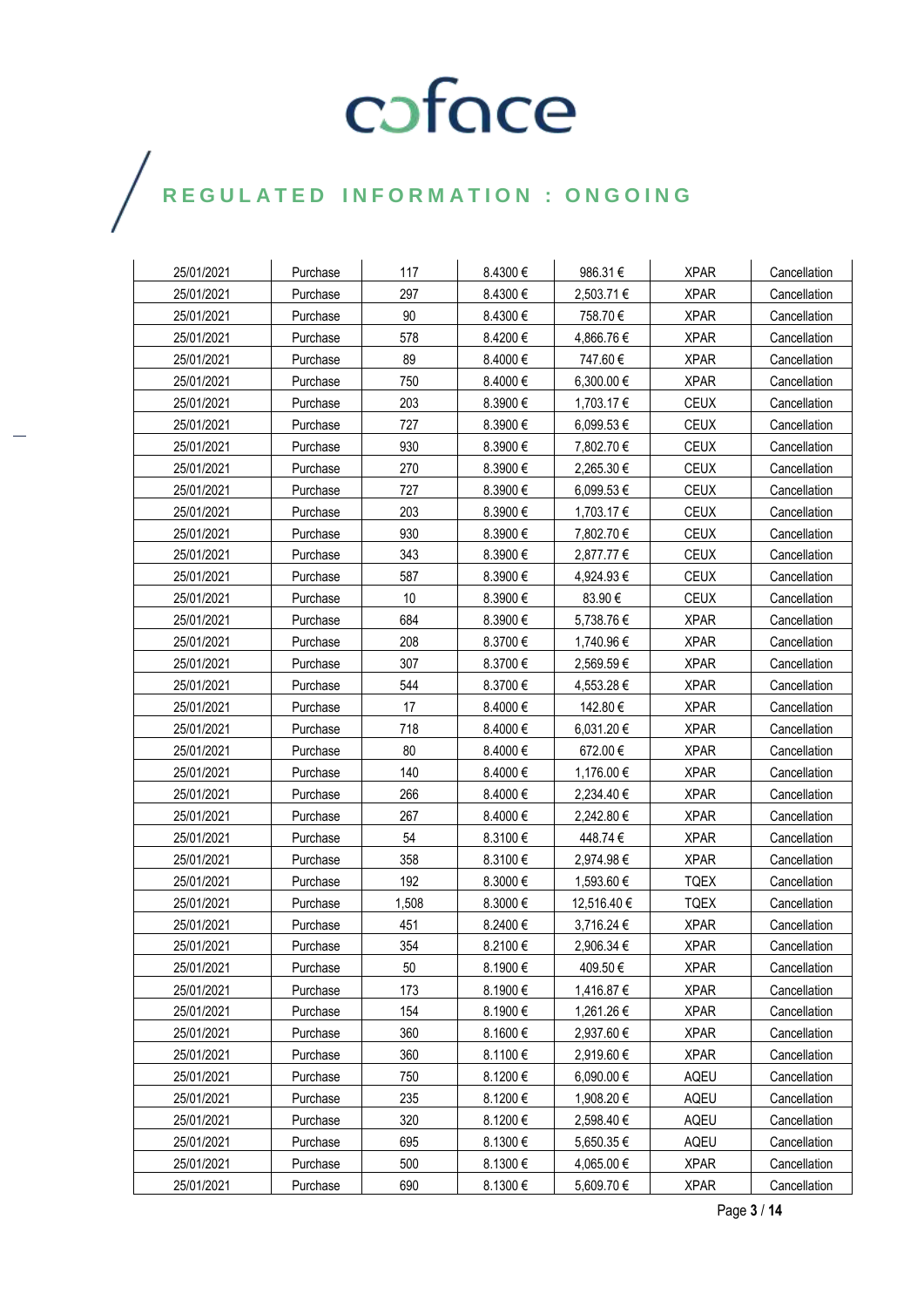| 25/01/2021 | Purchase | 611   | 8.1300€      | 4,967.43 €     | <b>XPAR</b> | Cancellation |
|------------|----------|-------|--------------|----------------|-------------|--------------|
| 25/01/2021 | Purchase | 499   | 8.1300€      | 4,056.87€      | <b>XPAR</b> | Cancellation |
| 25/01/2021 | Purchase | 865   | 8.1800€      | 7,075.70 €     | <b>XPAR</b> | Cancellation |
| 25/01/2021 | Purchase | 544   | 8.1800€      | 4,449.92€      | <b>XPAR</b> | Cancellation |
| 25/01/2021 | Purchase | 11    | 8.2300€      | 90.53€         | <b>XPAR</b> | Cancellation |
| 25/01/2021 | Purchase | 1,593 | 8.2900€      | 13,205.97 €    | <b>XPAR</b> | Cancellation |
| 25/01/2021 | Purchase | 453   | 8.3700€      | 3,791.61 €     | <b>XPAR</b> | Cancellation |
| 25/01/2021 | Purchase | 600   | 8.3700€      | 5,022.00 €     | <b>XPAR</b> | Cancellation |
| 25/01/2021 | Purchase | 184   | 8.3700€      | 1,540.08 €     | <b>XPAR</b> | Cancellation |
| 25/01/2021 | Purchase | 1,092 | 8.3600€      | $9,129.12 \in$ | <b>XPAR</b> | Cancellation |
| 25/01/2021 | Purchase | 379   | 8.3300€      | 3,157.07 €     | <b>XPAR</b> | Cancellation |
| 25/01/2021 | Purchase | 100   | 8.3300€      | 833.00€        | <b>XPAR</b> | Cancellation |
| 25/01/2021 | Purchase | 71    | 8.3300€      | 591.43€        | <b>XPAR</b> | Cancellation |
| 25/01/2021 | Purchase | 585   | 8.3300€      | 4,873.05 €     | <b>XPAR</b> | Cancellation |
| 25/01/2021 | Purchase | 153   | 8.3300€      | 1,274.49€      | <b>XPAR</b> | Cancellation |
| 25/01/2021 | Purchase | 324   | 8.3400€      | 2,702.16 €     | <b>XPAR</b> | Cancellation |
| 25/01/2021 | Purchase | 925   | 8.3400€      | 7,714.50 €     | <b>XPAR</b> | Cancellation |
| 25/01/2021 | Purchase | 61    | 8.3700€      | 510.57€        | <b>XPAR</b> | Cancellation |
| 25/01/2021 | Purchase | 292   | 8.3700€      | 2,444.04 €     | <b>XPAR</b> | Cancellation |
| 25/01/2021 | Purchase | 359   | 8.3400€      | 2,994.06 €     | <b>XPAR</b> | Cancellation |
| 25/01/2021 | Purchase | 694   | 8.3400€      | 5,787.96€      | <b>XPAR</b> | Cancellation |
| 25/01/2021 | Purchase | 399   | 8.3400€      | 3,327.66 €     | <b>XPAR</b> | Cancellation |
| 25/01/2021 | Purchase | 355   | 8.3100€      | 2,950.05 €     | <b>XPAR</b> | Cancellation |
| 25/01/2021 | Purchase | 611   | 8.3100€      | 5,077.41 €     | <b>XPAR</b> | Cancellation |
| 25/01/2021 | Purchase | 425   | 8.3100€      | 3,531.75 €     | <b>XPAR</b> | Cancellation |
| 25/01/2021 | Purchase | 400   | 8.3100€      | 3,324.00 €     | <b>XPAR</b> | Cancellation |
| 25/01/2021 | Purchase | 439   | 8.3100€      | 3,648.09€      | <b>XPAR</b> | Cancellation |
| 26/01/2021 | Purchase | 568   | 8.2700€      | 4,697.36 €     | <b>XPAR</b> | Cancellation |
| 26/01/2021 | Purchase | 611   | 8.2700€      | 5,052.97 €     | <b>XPAR</b> | Cancellation |
| 26/01/2021 | Purchase | 327   | 8.2700€      | 2,704.29€      | <b>XPAR</b> | Cancellation |
| 26/01/2021 | Purchase | 401   | 8.2300€      | 3,300.23 €     | <b>XPAR</b> | Cancellation |
| 26/01/2021 | Purchase | 67    | 8.3100€      | 556.77€        | <b>XPAR</b> | Cancellation |
| 26/01/2021 | Purchase | 69    | 8.2800€      | 571.32€        | <b>XPAR</b> | Cancellation |
| 26/01/2021 | Purchase | 1,215 | 8.2800€      | 10,060.20€     | <b>XPAR</b> | Cancellation |
| 26/01/2021 | Purchase | 612   | 8.3500€      | 5,110.20 €     | <b>XPAR</b> | Cancellation |
| 26/01/2021 | Purchase | 643   | 8.3500€      | 5,369.05€      | <b>XPAR</b> | Cancellation |
| 26/01/2021 | Purchase | 1,162 | 8.3500 $\in$ | 9,702.70€      | <b>CEUX</b> | Cancellation |
| 26/01/2021 | Purchase | 952   | 8.3400€      | 7,939.68€      | <b>XPAR</b> | Cancellation |
| 26/01/2021 | Purchase | 1,062 | 8.3500€      | 8,867.70 €     | <b>XPAR</b> | Cancellation |
| 26/01/2021 | Purchase | 555   | 8.3500€      | 4,634.25 €     | <b>XPAR</b> | Cancellation |
| 26/01/2021 | Purchase | 639   | 8.3700€      | 5,348.43€      | <b>CEUX</b> | Cancellation |
| 26/01/2021 | Purchase | 1,039 | 8.3500€      | 8,675.65€      | <b>XPAR</b> | Cancellation |
| 26/01/2021 | Purchase | 954   | 8.3400€      | 7,956.36 €     | <b>XPAR</b> | Cancellation |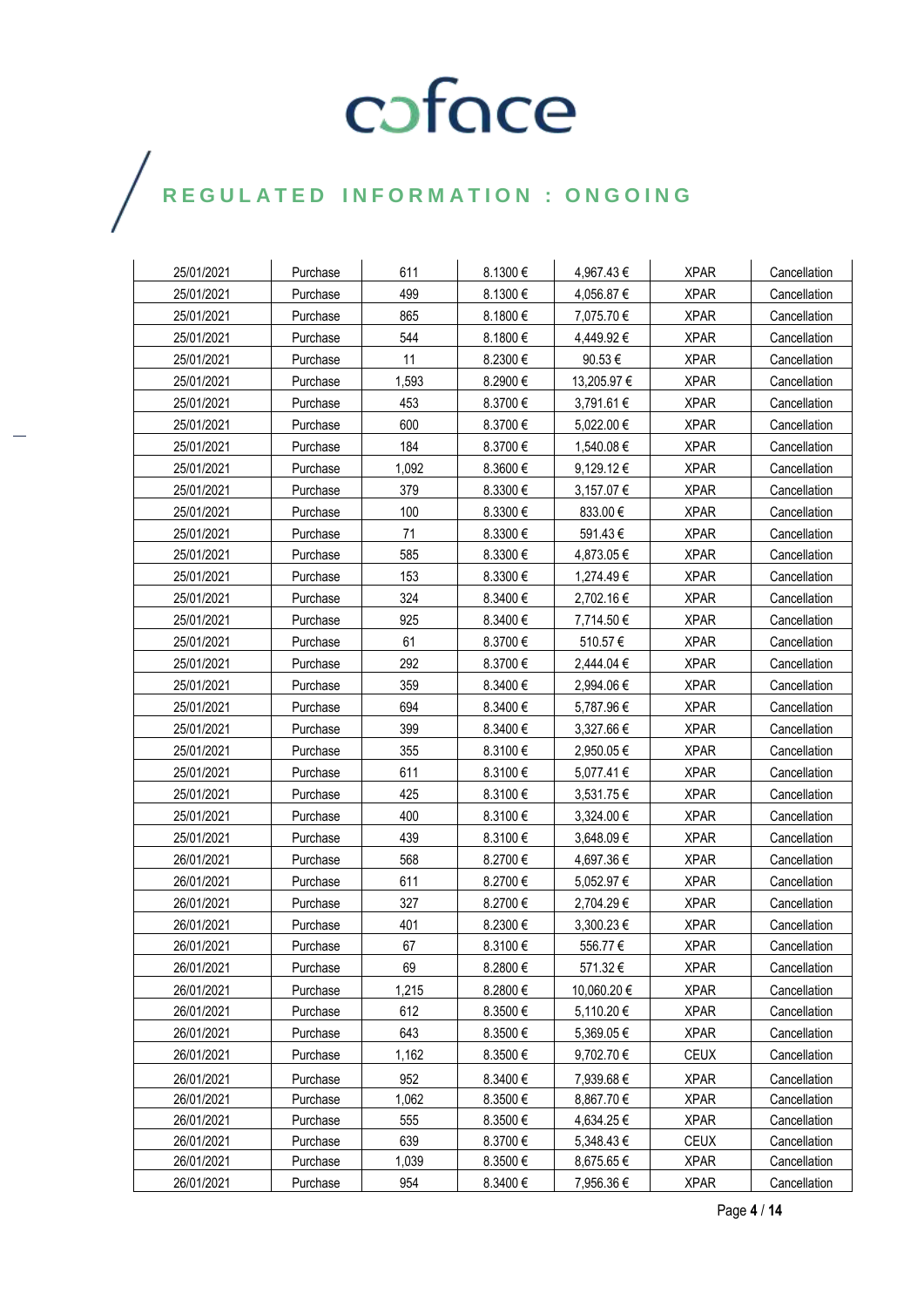### $\bigg)$

| 26/01/2021 | Purchase | 476            | 8.3800€ | 3,988.88€   | <b>XPAR</b> | Cancellation |
|------------|----------|----------------|---------|-------------|-------------|--------------|
| 26/01/2021 | Purchase | 356            | 8.3800€ | 2,983.28€   | <b>XPAR</b> | Cancellation |
| 26/01/2021 | Purchase | 476            | 8.3900€ | 3,993.64 €  | <b>CEUX</b> | Cancellation |
| 26/01/2021 | Purchase | 327            | 8.3900€ | 2,743.53 €  | <b>XPAR</b> | Cancellation |
| 26/01/2021 | Purchase | 643            | 8.3900€ | 5,394.77 €  | <b>XPAR</b> | Cancellation |
| 26/01/2021 | Purchase | 2              | 8.4100€ | 16.82€      | <b>CEUX</b> | Cancellation |
| 26/01/2021 | Purchase | $\overline{2}$ | 8.4100€ | 16.82€      | <b>CEUX</b> | Cancellation |
| 26/01/2021 | Purchase | 170            | 8.4100€ | 1,429.70 €  | <b>CEUX</b> | Cancellation |
| 26/01/2021 | Purchase | 15             | 8.4100€ | 126.15€     | <b>XPAR</b> | Cancellation |
| 26/01/2021 | Purchase | $\overline{2}$ | 8.4100€ | 16.82€      | <b>XPAR</b> | Cancellation |
| 26/01/2021 | Purchase | $\overline{2}$ | 8.4100€ | 16.82€      | <b>XPAR</b> | Cancellation |
| 26/01/2021 | Purchase | 237            | 8.4100€ | 1,993.17 €  | <b>XPAR</b> | Cancellation |
| 26/01/2021 | Purchase | 314            | 8.4300€ | 2,647.02€   | <b>CEUX</b> | Cancellation |
| 26/01/2021 | Purchase | 500            | 8.4400€ | 4,220.00 €  | <b>XPAR</b> | Cancellation |
| 26/01/2021 | Purchase | 236            | 8.4400€ | 1,991.84 €  | <b>XPAR</b> | Cancellation |
| 26/01/2021 | Purchase | $\overline{2}$ | 8.4400€ | 16.88€      | <b>XPAR</b> | Cancellation |
| 26/01/2021 | Purchase | 687            | 8.4200€ | 5,784.54 €  | <b>XPAR</b> | Cancellation |
| 26/01/2021 | Purchase | 1,248          | 8.4100€ | 10,495.68 € | <b>XPAR</b> | Cancellation |
| 26/01/2021 | Purchase | 681            | 8.4000€ | 5,720.40 €  | <b>XPAR</b> | Cancellation |
| 26/01/2021 | Purchase | 409            | 8.3900€ | 3,431.51 €  | <b>CEUX</b> | Cancellation |
| 26/01/2021 | Purchase | 575            | 8.4100€ | 4,835.75€   | <b>XPAR</b> | Cancellation |
| 26/01/2021 | Purchase | 360            | 8.3900€ | 3,020.40 €  | <b>XPAR</b> | Cancellation |
| 26/01/2021 | Purchase | 363            | 8.3900€ | 3,045.57 €  | <b>CEUX</b> | Cancellation |
| 26/01/2021 | Purchase | 19             | 8.3900€ | 159.41 €    | <b>XPAR</b> | Cancellation |
| 26/01/2021 | Purchase | 597            | 8.3900€ | 5,008.83 €  | <b>XPAR</b> | Cancellation |
| 26/01/2021 | Purchase | 4              | 8.4300€ | 33.72€      | <b>XPAR</b> | Cancellation |
| 26/01/2021 | Purchase | 575            | 8.4300€ | 4,847.25 €  | <b>XPAR</b> | Cancellation |
| 26/01/2021 | Purchase | 176            | 8.4300€ | 1,483.68 €  | <b>XPAR</b> | Cancellation |
| 26/01/2021 | Purchase | 12             | 8.4200€ | 101.04 €    | <b>XPAR</b> | Cancellation |
| 26/01/2021 | Purchase | 317            | 8.4200€ | 2,669.14 €  | <b>XPAR</b> | Cancellation |
| 26/01/2021 | Purchase | 41             | 8.4200€ | 345.22€     | <b>XPAR</b> | Cancellation |
| 26/01/2021 | Purchase | 361            | 8.4700€ | 3,057.67 €  | <b>CEUX</b> | Cancellation |
| 26/01/2021 | Purchase | 880            | 8.4600€ | 7,444.80 €  | <b>XPAR</b> | Cancellation |
| 26/01/2021 | Purchase | 475            | 8.4600€ | 4,018.50€   | <b>XPAR</b> | Cancellation |
| 26/01/2021 | Purchase | 25             | 8.3800€ | 209.50€     | <b>XPAR</b> | Cancellation |
| 26/01/2021 | Purchase | 433            | 8.3800€ | 3,628.54 €  | <b>XPAR</b> | Cancellation |
| 26/01/2021 | Purchase | 68             | 8.3500€ | 567.80€     | <b>CEUX</b> | Cancellation |
| 26/01/2021 | Purchase | 65             | 8.3400€ | 542.10€     | <b>XPAR</b> | Cancellation |
| 26/01/2021 | Purchase | 113            | 8.3400€ | 942.42€     | <b>XPAR</b> | Cancellation |
| 26/01/2021 | Purchase | 190            | 8.3400€ | 1,584.60 €  | <b>XPAR</b> | Cancellation |
| 26/01/2021 | Purchase | 389            | 8.3300€ | 3,240.37 €  | <b>CEUX</b> | Cancellation |
| 26/01/2021 | Purchase | 182            | 8.3100€ | 1,512.42€   | <b>XPAR</b> | Cancellation |
| 26/01/2021 | Purchase | 193            | 8.3100€ | 1,603.83 €  | <b>XPAR</b> | Cancellation |

Page **5** / **14**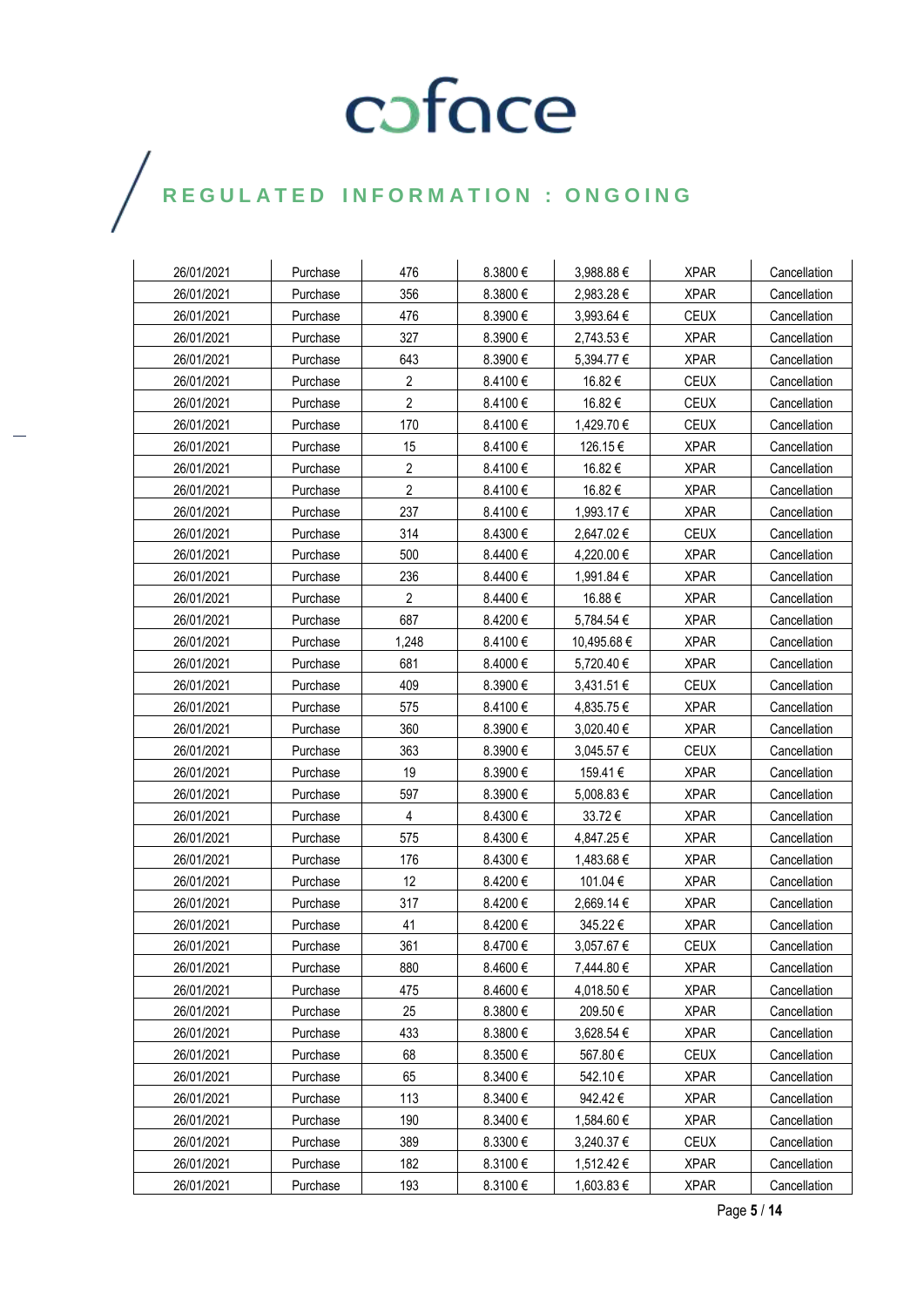| 26/01/2021 | Purchase | 367          | 8.2600€ | 3,031.42 €     | <b>XPAR</b> | Cancellation |
|------------|----------|--------------|---------|----------------|-------------|--------------|
| 26/01/2021 | Purchase | 465          | 8.2700€ | 3,845.55 €     | <b>XPAR</b> | Cancellation |
| 26/01/2021 | Purchase | 429          | 8.2500€ | 3,539.25 €     | <b>CEUX</b> | Cancellation |
| 26/01/2021 | Purchase | 469          | 8.2500€ | 3,869.25 €     | <b>XPAR</b> | Cancellation |
| 26/01/2021 | Purchase | 394          | 8.2400€ | 3,246.56 €     | <b>XPAR</b> | Cancellation |
| 26/01/2021 | Purchase | 564          | 8.2400€ | 4,647.36 €     | <b>XPAR</b> | Cancellation |
| 26/01/2021 | Purchase | 11           | 8.2400€ | 90.64€         | <b>XPAR</b> | Cancellation |
| 26/01/2021 | Purchase | 766          | 8.2400€ | 6,311.84 €     | <b>XPAR</b> | Cancellation |
| 26/01/2021 | Purchase | 556          | 8.2500€ | 4,587.00 €     | <b>CEUX</b> | Cancellation |
| 26/01/2021 | Purchase | 1,264        | 8.2500€ | 10,428.00 €    | <b>XPAR</b> | Cancellation |
| 26/01/2021 | Purchase | 366          | 8.2300€ | $3,012.18 \in$ | <b>XPAR</b> | Cancellation |
| 26/01/2021 | Purchase | 64           | 8.2300€ | 526.72€        | <b>XPAR</b> | Cancellation |
| 26/01/2021 | Purchase | 500          | 8.2000€ | 4,100.00 €     | <b>CEUX</b> | Cancellation |
| 26/01/2021 | Purchase | 299          | 8.2000€ | 2,451.80 €     | <b>CEUX</b> | Cancellation |
| 26/01/2021 | Purchase | 191          | 8.2000€ | 1,566.20€      | <b>CEUX</b> | Cancellation |
| 26/01/2021 | Purchase | 10           | 8.2000€ | 82.00€         | <b>CEUX</b> | Cancellation |
| 26/01/2021 | Purchase | 490          | 8.2000€ | 4,018.00 €     | <b>CEUX</b> | Cancellation |
| 26/01/2021 | Purchase | 500          | 8.2000€ | 4,100.00 €     | <b>CEUX</b> | Cancellation |
| 26/01/2021 | Purchase | 170          | 8.2000€ | 1,394.00 €     | <b>CEUX</b> | Cancellation |
| 26/01/2021 | Purchase | 489          | 8.2400€ | 4,029.36 €     | <b>XPAR</b> | Cancellation |
| 26/01/2021 | Purchase | 879          | 8.2200€ | 7,225.38 €     | <b>XPAR</b> | Cancellation |
| 26/01/2021 | Purchase | 70           | 8.2000€ | 574.00€        | <b>XPAR</b> | Cancellation |
| 26/01/2021 | Purchase | 151          | 8.2000€ | 1,238.20 €     | <b>XPAR</b> | Cancellation |
| 26/01/2021 | Purchase | 58           | 8.2000€ | 475.60€        | <b>XPAR</b> | Cancellation |
| 26/01/2021 | Purchase | 167          | 8.2000€ | 1,369.40 €     | <b>XPAR</b> | Cancellation |
| 26/01/2021 | Purchase | 65           | 8.2600€ | 536.90€        | <b>XPAR</b> | Cancellation |
| 26/01/2021 | Purchase | 484          | 8.2700€ | 4,002.68€      | <b>XPAR</b> | Cancellation |
| 26/01/2021 | Purchase | 946          | 8.2700€ | 7,823.42 €     | <b>XPAR</b> | Cancellation |
| 26/01/2021 | Purchase | 398          | 8.2700€ | 3,291.46 €     | <b>XPAR</b> | Cancellation |
| 26/01/2021 | Purchase | 522          | 8.2600€ | 4,311.72 €     | <b>XPAR</b> | Cancellation |
| 26/01/2021 | Purchase | 1,022        | 8.2600€ | 8,441.72€      | <b>XPAR</b> | Cancellation |
| 26/01/2021 | Purchase | 439          | 8.2100€ | 3,604.19€      | <b>XPAR</b> | Cancellation |
| 26/01/2021 | Purchase | 326          | 8.2100€ | 2,676.46 €     | <b>XPAR</b> | Cancellation |
| 26/01/2021 | Purchase | $\mathbf{1}$ | 8.2100€ | 8.21€          | <b>XPAR</b> | Cancellation |
| 26/01/2021 | Purchase | 1            | 8.2100€ | 8.21€          | <b>XPAR</b> | Cancellation |
| 26/01/2021 | Purchase | 78           | 8.2100€ | 640.38€        | <b>XPAR</b> | Cancellation |
| 26/01/2021 | Purchase | 607          | 8.2100€ | 4,983.47€      | <b>XPAR</b> | Cancellation |
| 26/01/2021 | Purchase | 886          | 8.2000€ | 7,265.20 €     | <b>XPAR</b> | Cancellation |
| 27/01/2021 | Purchase | $10$         | 8.1900€ | 81.90€         | <b>XPAR</b> | Cancellation |
| 27/01/2021 | Purchase | 1,222        | 8.1900€ | 10,008.18€     | <b>XPAR</b> | Cancellation |
| 27/01/2021 | Purchase | 79           | 8.1900€ | 647.01€        | <b>XPAR</b> | Cancellation |
| 27/01/2021 | Purchase | 179          | 8.1500€ | 1,458.85 €     | <b>XPAR</b> | Cancellation |
| 27/01/2021 | Purchase | 254          | 8.1500€ | 2,070.10 €     | <b>XPAR</b> | Cancellation |
| 27/01/2021 | Purchase | 1,835        | 8.1800€ | 15,010.30 €    | <b>XPAR</b> | Cancellation |
| 27/01/2021 | Purchase | 567          | 8.1700€ | 4,632.39€      | <b>XPAR</b> | Cancellation |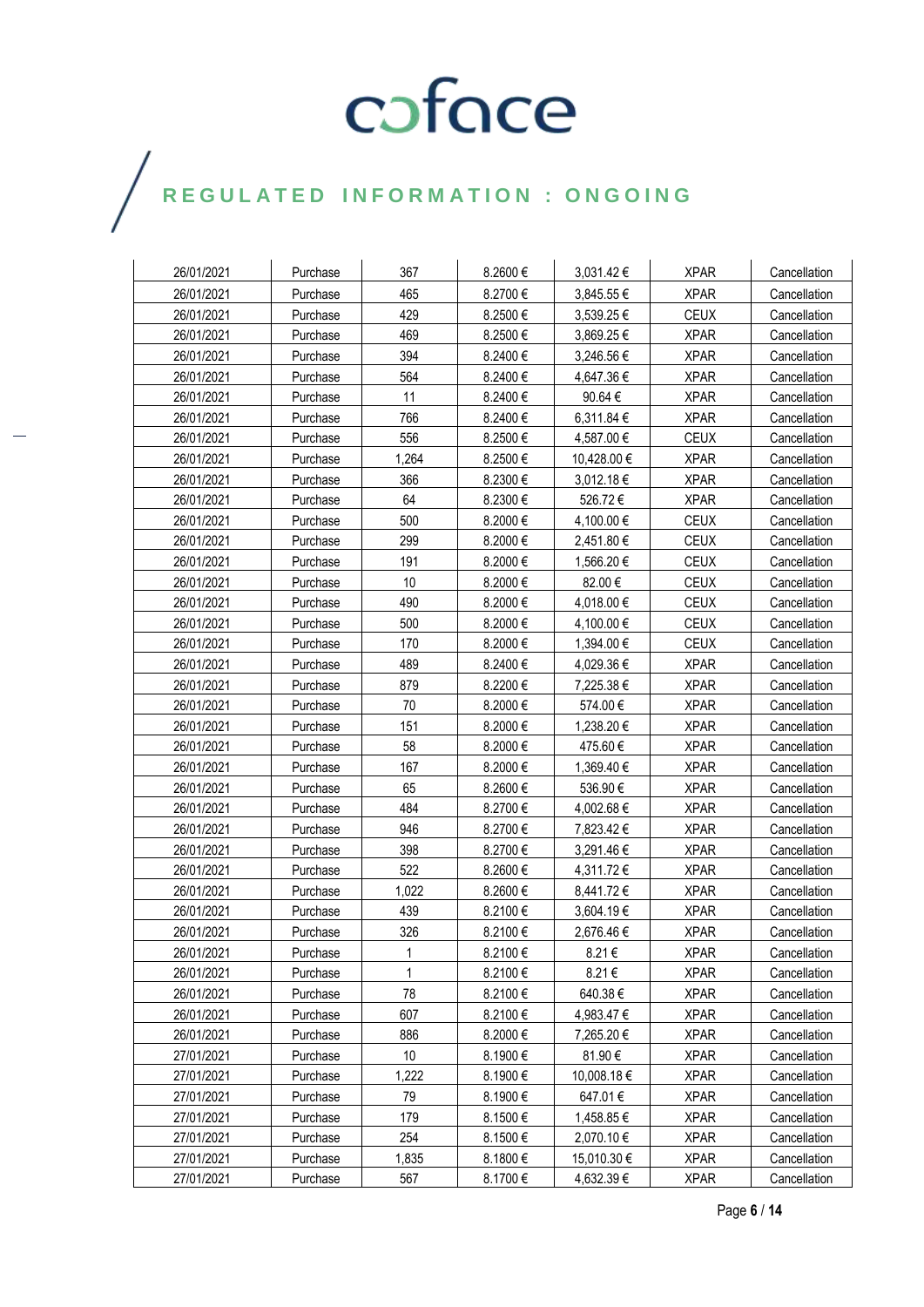| 27/01/2021 | Purchase | 519   | 8.1800€ | 4,245.42 €  | <b>XPAR</b> | Cancellation |
|------------|----------|-------|---------|-------------|-------------|--------------|
| 27/01/2021 | Purchase | 474   | 8.1800€ | 3,877.32€   | <b>XPAR</b> | Cancellation |
| 27/01/2021 | Purchase | 482   | 8.1600€ | 3,933.12 €  | <b>XPAR</b> | Cancellation |
| 27/01/2021 | Purchase | 707   | 8.1600€ | 5,769.12€   | <b>XPAR</b> | Cancellation |
| 27/01/2021 | Purchase | 370   | 8.1300€ | 3,008.10€   | <b>XPAR</b> | Cancellation |
| 27/01/2021 | Purchase | 1,375 | 8.1300€ | 11,178.75 € | <b>XPAR</b> | Cancellation |
| 27/01/2021 | Purchase | 611   | 8.1300€ | 4,967.43 €  | <b>XPAR</b> | Cancellation |
| 27/01/2021 | Purchase | 112   | 8.1300€ | 910.56€     | <b>XPAR</b> | Cancellation |
| 27/01/2021 | Purchase | 609   | 8.1100€ | 4,938.99 €  | <b>XPAR</b> | Cancellation |
| 27/01/2021 | Purchase | 2,367 | 8.1700€ | 19,338.39€  | <b>XPAR</b> | Cancellation |
| 27/01/2021 | Purchase | 1,185 | 8.1200€ | 9,622.20€   | <b>XPAR</b> | Cancellation |
| 27/01/2021 | Purchase | 699   | 8.1200€ | 5,675.88 €  | <b>XPAR</b> | Cancellation |
| 27/01/2021 | Purchase | 21    | 8.1200€ | 170.52€     | <b>XPAR</b> | Cancellation |
| 27/01/2021 | Purchase | 401   | 8.1100€ | 3,252.11 €  | <b>XPAR</b> | Cancellation |
| 27/01/2021 | Purchase | 386   | 8.1100€ | 3,130.46 €  | <b>XPAR</b> | Cancellation |
| 27/01/2021 | Purchase | 380   | 8.1000€ | 3,078.00 €  | <b>XPAR</b> | Cancellation |
| 27/01/2021 | Purchase | 394   | 8.0900€ | 3,187.46€   | <b>XPAR</b> | Cancellation |
| 27/01/2021 | Purchase | 480   | 8.1100€ | 3,892.80 €  | <b>XPAR</b> | Cancellation |
| 27/01/2021 | Purchase | 112   | 8.1200€ | 909.44 €    | <b>XPAR</b> | Cancellation |
| 27/01/2021 | Purchase | 361   | 8.1200€ | 2,931.32€   | <b>XPAR</b> | Cancellation |
| 27/01/2021 | Purchase | 376   | 8.0900€ | 3,041.84 €  | <b>XPAR</b> | Cancellation |
| 27/01/2021 | Purchase | 371   | 8.0800€ | 2,997.68€   | <b>XPAR</b> | Cancellation |
| 27/01/2021 | Purchase | 500   | 8.0600€ | 4,030.00 €  | <b>XPAR</b> | Cancellation |
| 27/01/2021 | Purchase | 118   | 8.0600€ | 951.08€     | <b>XPAR</b> | Cancellation |
| 27/01/2021 | Purchase | 500   | 8.0300€ | 4,015.00 €  | <b>CEUX</b> | Cancellation |
| 27/01/2021 | Purchase | 191   | 8.0300€ | 1,533.73 €  | <b>CEUX</b> | Cancellation |
| 27/01/2021 | Purchase | 309   | 8.0300€ | 2,481.27 €  | <b>CEUX</b> | Cancellation |
| 27/01/2021 | Purchase | 500   | 8.0300€ | 4,015.00 €  | <b>CEUX</b> | Cancellation |
| 27/01/2021 | Purchase | 200   | 8.0300€ | 1,606.00 €  | <b>CEUX</b> | Cancellation |
| 27/01/2021 | Purchase | 300   | 8.0300€ | 2,409.00 €  | <b>CEUX</b> | Cancellation |
| 27/01/2021 | Purchase | 500   | 8.0300€ | 4,015.00€   | <b>CEUX</b> | Cancellation |
| 27/01/2021 | Purchase | 264   | 8.0300€ | 2,119.92 €  | <b>CEUX</b> | Cancellation |
| 27/01/2021 | Purchase | 172   | 8.0300€ | 1,381.16€   | <b>CEUX</b> | Cancellation |
| 27/01/2021 | Purchase | 64    | 8.0300€ | 513.92€     | CEUX        | Cancellation |
| 27/01/2021 | Purchase | 500   | 8.0300€ | 4,015.00 €  | <b>CEUX</b> | Cancellation |
| 27/01/2021 | Purchase | 376   | 8.0200€ | 3,015.52 €  | <b>XPAR</b> | Cancellation |
| 27/01/2021 | Purchase | 369   | 8.0000€ | 2,952.00€   | <b>XPAR</b> | Cancellation |
| 27/01/2021 | Purchase | 370   | 8.0100€ | 2,963.70 €  | <b>XPAR</b> | Cancellation |
| 27/01/2021 | Purchase | 68    | 8.0000€ | 544.00€     | <b>CEUX</b> | Cancellation |
| 27/01/2021 | Purchase | 191   | 8.0000€ | 1,528.00 €  | <b>CEUX</b> | Cancellation |
| 27/01/2021 | Purchase | 241   | 8.0000€ | 1,928.00 €  | <b>CEUX</b> | Cancellation |
| 27/01/2021 | Purchase | 500   | 8.0000€ | 4,000.00 €  | <b>CEUX</b> | Cancellation |
| 27/01/2021 | Purchase | 500   | 8.0000€ | 4,000.00 €  | <b>CEUX</b> | Cancellation |
| 27/01/2021 | Purchase | 500   | 8.0000€ | 4,000.00 €  | <b>CEUX</b> | Cancellation |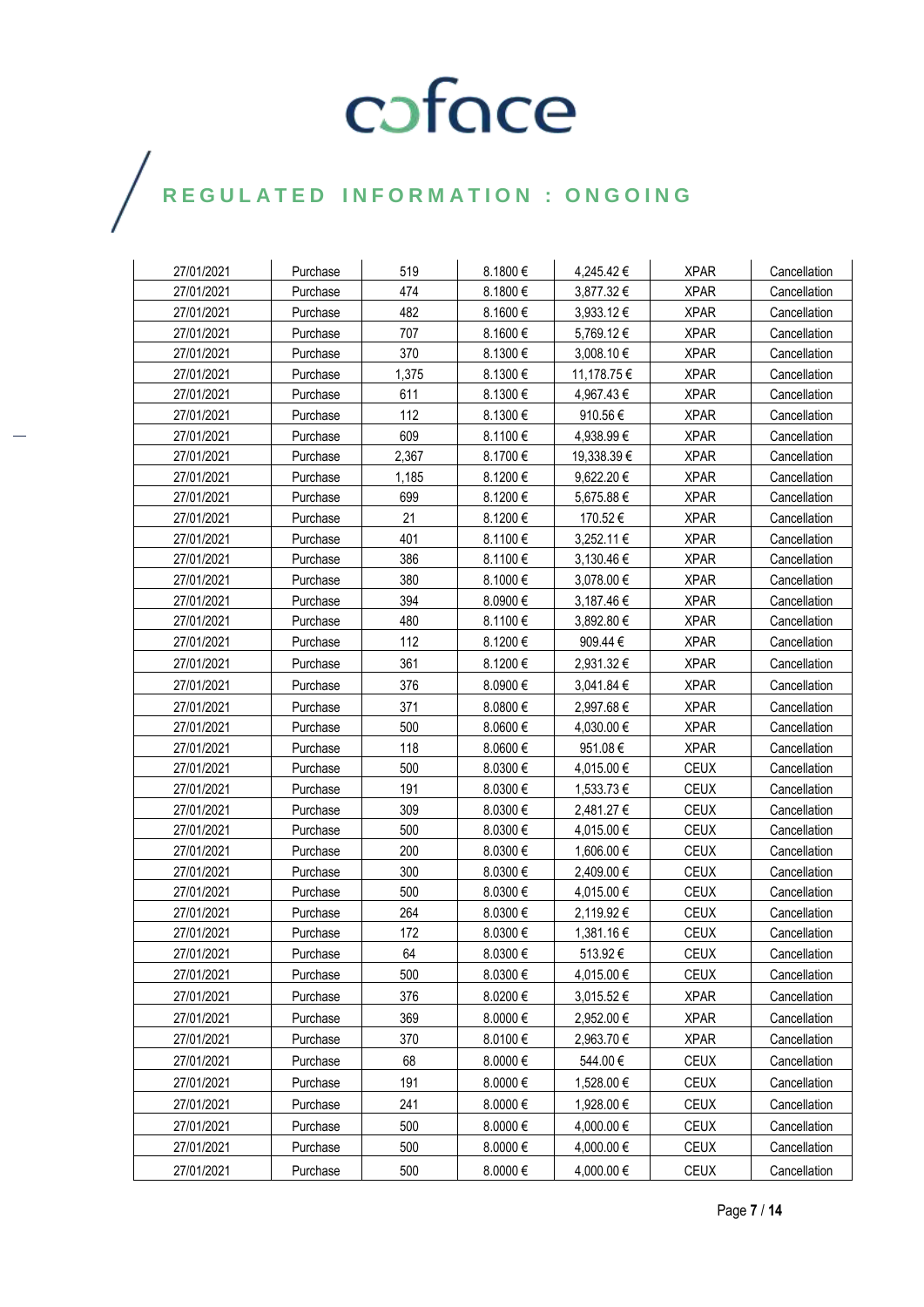| 27/01/2021 | Purchase | 153 | 7.9900€      | 1,222.47 € | <b>XPAR</b> | Cancellation |
|------------|----------|-----|--------------|------------|-------------|--------------|
| 27/01/2021 | Purchase | 332 | 7.9900€      | 2,652.68€  | <b>XPAR</b> | Cancellation |
| 27/01/2021 | Purchase | 116 | 7.9900€      | 926.84€    | <b>XPAR</b> | Cancellation |
| 27/01/2021 | Purchase | 329 | 7.9400€      | 2,612.26 € | <b>CEUX</b> | Cancellation |
| 27/01/2021 | Purchase | 35  | 7.9400€      | 277.90€    | <b>CEUX</b> | Cancellation |
| 27/01/2021 | Purchase | 270 | $8.0000 \in$ | 2,160.00 € | <b>XPAR</b> | Cancellation |
| 27/01/2021 | Purchase | 133 | 8.0000€      | 1,064.00 € | <b>XPAR</b> | Cancellation |
| 27/01/2021 | Purchase | 365 | 8.0000€      | 2,920.00€  | <b>XPAR</b> | Cancellation |
| 27/01/2021 | Purchase | 20  | 8.0000€      | 160.00€    | <b>XPAR</b> | Cancellation |
| 27/01/2021 | Purchase | 275 | 8.0000€      | 2,200.00 € | <b>XPAR</b> | Cancellation |
| 27/01/2021 | Purchase | 137 | 7.9600€      | 1,090.52 € | <b>XPAR</b> | Cancellation |
| 27/01/2021 | Purchase | 239 | 7.9600€      | 1,902.44 € | <b>XPAR</b> | Cancellation |
| 27/01/2021 | Purchase | 136 | 7.9400€      | 1,079.84 € | <b>CEUX</b> | Cancellation |
| 27/01/2021 | Purchase | 436 | 7.9400€      | 3,461.84 € | <b>CEUX</b> | Cancellation |
| 27/01/2021 | Purchase | 64  | 7.9400€      | 508.16€    | <b>CEUX</b> | Cancellation |
| 27/01/2021 | Purchase | 64  | 7.9400€      | 508.16€    | <b>CEUX</b> | Cancellation |
| 27/01/2021 | Purchase | 436 | 7.9400€      | 3,461.84 € | <b>CEUX</b> | Cancellation |
| 27/01/2021 | Purchase | 300 | 7.9400€      | 2,382.00 € | <b>CEUX</b> | Cancellation |
| 27/01/2021 | Purchase | 645 | 7.9600€      | 5,134.20€  | <b>XPAR</b> | Cancellation |
| 27/01/2021 | Purchase | 445 | 7.9600€      | 3,542.20 € | <b>XPAR</b> | Cancellation |
| 27/01/2021 | Purchase | 61  | 7.9400€      | 484.34 €   | <b>CEUX</b> | Cancellation |
| 27/01/2021 | Purchase | 139 | 7.9400€      | 1,103.66 € | <b>CEUX</b> | Cancellation |
| 27/01/2021 | Purchase | 168 | 7.8800€      | 1,323.84 € | <b>XPAR</b> | Cancellation |
| 27/01/2021 | Purchase | 611 | 7.9100€      | 4,833.01 € | <b>XPAR</b> | Cancellation |
| 27/01/2021 | Purchase | 89  | 7.9100€      | 703.99€    | <b>XPAR</b> | Cancellation |
| 27/01/2021 | Purchase | 68  | 7.9400€      | 539.92€    | <b>XPAR</b> | Cancellation |
| 27/01/2021 | Purchase | 919 | 7.9400€      | 7,296.86 € | <b>XPAR</b> | Cancellation |
| 27/01/2021 | Purchase | 82  | 7.9000€      | 647.80€    | <b>XPAR</b> | Cancellation |
| 27/01/2021 | Purchase | 87  | 7.9000€      | 687.30€    | <b>XPAR</b> | Cancellation |
| 27/01/2021 | Purchase | 226 | 7.9000€      | 1,785.40 € | <b>XPAR</b> | Cancellation |
| 27/01/2021 | Purchase | 377 | 7.8700€      | 2,966.99€  | <b>XPAR</b> | Cancellation |
| 27/01/2021 | Purchase | 70  | 7.8500€      | 549.50€    | <b>XPAR</b> | Cancellation |
| 27/01/2021 | Purchase | 265 | 7.8500€      | 2,080.25€  | <b>XPAR</b> | Cancellation |
| 27/01/2021 | Purchase | 34  | 7.8500€      | 266.90€    | <b>XPAR</b> | Cancellation |
| 27/01/2021 | Purchase | 162 | 7.8500€      | 1,271.70 € | AQEU        | Cancellation |
| 27/01/2021 | Purchase | 127 | 7.8500€      | 996.95€    | AQEU        | Cancellation |
| 27/01/2021 | Purchase | 8   | 7.8500€      | 62.80€     | AQEU        | Cancellation |
| 27/01/2021 | Purchase | 254 | 7.8400€      | 1,991.36 € | <b>XPAR</b> | Cancellation |
| 27/01/2021 | Purchase | 119 | 7.8400€      | 932.96€    | <b>XPAR</b> | Cancellation |
| 27/01/2021 | Purchase | 96  | 7.8500€      | 753.60€    | AQEU        | Cancellation |
| 27/01/2021 | Purchase | 107 | 7.8500€      | 839.95€    | AQEU        | Cancellation |
| 27/01/2021 | Purchase | 18  | 7.8500€      | 141.30€    | AQEU        | Cancellation |
| 27/01/2021 | Purchase | 1   | 7.8500€      | 7.85€      | AQEU        | Cancellation |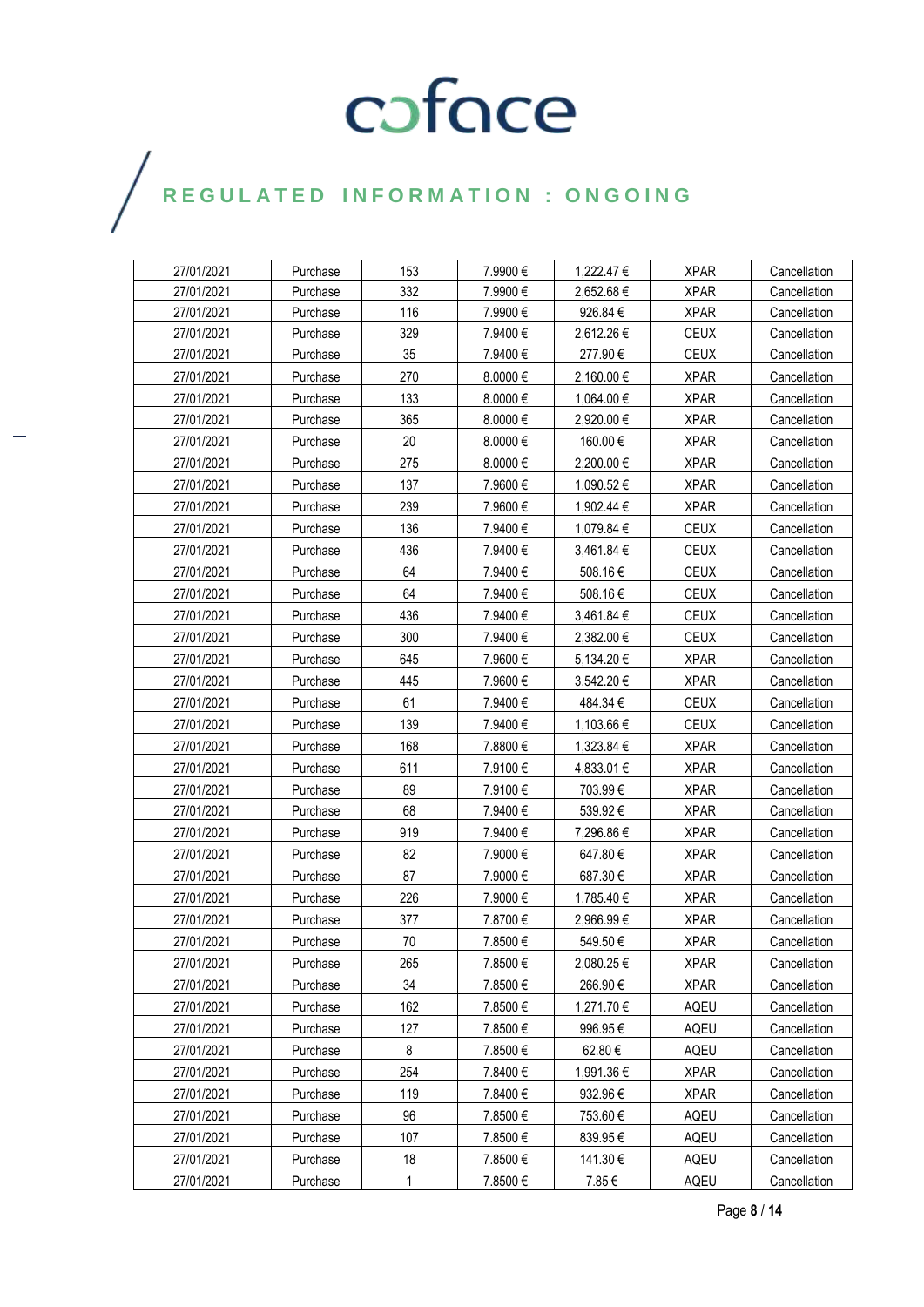| 27/01/2021 | Purchase | 87  | 7.8500€  | 682.95€    | AQEU        | Cancellation |
|------------|----------|-----|----------|------------|-------------|--------------|
| 27/01/2021 | Purchase | 412 | 7.8500€  | 3,234.20€  | AQEU        | Cancellation |
| 27/01/2021 | Purchase | 137 | 7.8500€  | 1,075.45 € | AQEU        | Cancellation |
| 27/01/2021 | Purchase | 896 | 7.9000€  | 7,078.40 € | <b>XPAR</b> | Cancellation |
| 27/01/2021 | Purchase | 350 | 7.8900€  | 2,761.50 € | <b>XPAR</b> | Cancellation |
| 27/01/2021 | Purchase | 45  | 7.8900 € | 355.05€    | <b>XPAR</b> | Cancellation |
| 27/01/2021 | Purchase | 363 | 7.8500€  | 2,849.55€  | AQEU        | Cancellation |
| 27/01/2021 | Purchase | 214 | 7.8500€  | 1,679.90 € | AQEU        | Cancellation |
| 27/01/2021 | Purchase | 500 | 7.8500€  | 3,925.00 € | AQEU        | Cancellation |
| 27/01/2021 | Purchase | 268 | 7.8500€  | 2,103.80 € | AQEU        | Cancellation |
| 27/01/2021 | Purchase | 500 | 7.8000€  | 3,900.00 € | AQEU        | Cancellation |
| 27/01/2021 | Purchase | 379 | 7.8200€  | 2,963.78 € | <b>XPAR</b> | Cancellation |
| 27/01/2021 | Purchase | 283 | 7.8000€  | 2,207.40 € | AQEU        | Cancellation |
| 27/01/2021 | Purchase | 212 | 7.8000€  | 1,653.60 € | AQEU        | Cancellation |
| 27/01/2021 | Purchase | 5   | 7.8000 € | 39.00€     | AQEU        | Cancellation |
| 27/01/2021 | Purchase | 9   | 7.8000€  | 70.20€     | AQEU        | Cancellation |
| 27/01/2021 | Purchase | 326 | 7.8000€  | 2,542.80 € | AQEU        | Cancellation |
| 27/01/2021 | Purchase | 396 | 7.8200€  | 3,096.72 € | <b>XPAR</b> | Cancellation |
| 27/01/2021 | Purchase | 35  | 7.8000€  | 273.00€    | AQEU        | Cancellation |
| 27/01/2021 | Purchase | 139 | 7.8000€  | 1,084.20 € | AQEU        | Cancellation |
| 27/01/2021 | Purchase | 10  | 7.8000 € | 78.00€     | AQEU        | Cancellation |
| 27/01/2021 | Purchase | 478 | 7.8500€  | 3,752.30 € | <b>XPAR</b> | Cancellation |
| 27/01/2021 | Purchase | 316 | 7.8500€  | 2,480.60 € | <b>XPAR</b> | Cancellation |
| 27/01/2021 | Purchase | 402 | 7.8600€  | 3,159.72 € | <b>XPAR</b> | Cancellation |
| 27/01/2021 | Purchase | 784 | 7.8400€  | 6,146.56 € | <b>XPAR</b> | Cancellation |
| 27/01/2021 | Purchase | 384 | 7.8200€  | 3,002.88 € | <b>XPAR</b> | Cancellation |
| 27/01/2021 | Purchase | 127 | 7.8400€  | 995.68€    | <b>XPAR</b> | Cancellation |
| 27/01/2021 | Purchase | 88  | 7.8400€  | 689.92€    | <b>XPAR</b> | Cancellation |
| 27/01/2021 | Purchase | 443 | 7.8400€  | 3,473.12 € | <b>XPAR</b> | Cancellation |
| 27/01/2021 | Purchase | 15  | 7.8400€  | 117.60€    | <b>XPAR</b> | Cancellation |
| 27/01/2021 | Purchase | 405 | 7.8600€  | 3,183.30 € | <b>XPAR</b> | Cancellation |
| 27/01/2021 | Purchase | 40  | 7.8600€  | 314.40€    | <b>XPAR</b> | Cancellation |
| 27/01/2021 | Purchase | 395 | 7.8600€  | 3,104.70 € | <b>XPAR</b> | Cancellation |
| 27/01/2021 | Purchase | 598 | 7.8600€  | 4,700.28€  | <b>XPAR</b> | Cancellation |
| 27/01/2021 | Purchase | 159 | 7.8400€  | 1,246.56 € | <b>XPAR</b> | Cancellation |
| 27/01/2021 | Purchase | 35  | 7.8400€  | 274.40€    | <b>XPAR</b> | Cancellation |
| 27/01/2021 | Purchase | 465 | 7.8400€  | 3,645.60 € | <b>XPAR</b> | Cancellation |
| 27/01/2021 | Purchase | 246 | 7.8500€  | 1,931.10€  | <b>XPAR</b> | Cancellation |
| 27/01/2021 | Purchase | 366 | 7.8500€  | 2,873.10 € | <b>XPAR</b> | Cancellation |
| 27/01/2021 | Purchase | 67  | 7.8500€  | 525.95€    | <b>XPAR</b> | Cancellation |
| 27/01/2021 | Purchase | 951 | 7.8500€  | 7,465.35€  | <b>XPAR</b> | Cancellation |
| 27/01/2021 | Purchase | 750 | 7.8300€  | 5,872.50€  | AQEU        | Cancellation |
| 27/01/2021 | Purchase | 208 | 7.8300€  | 1,628.64 € | AQEU        | Cancellation |

 $\bigg)$ 

Page **9** / **14**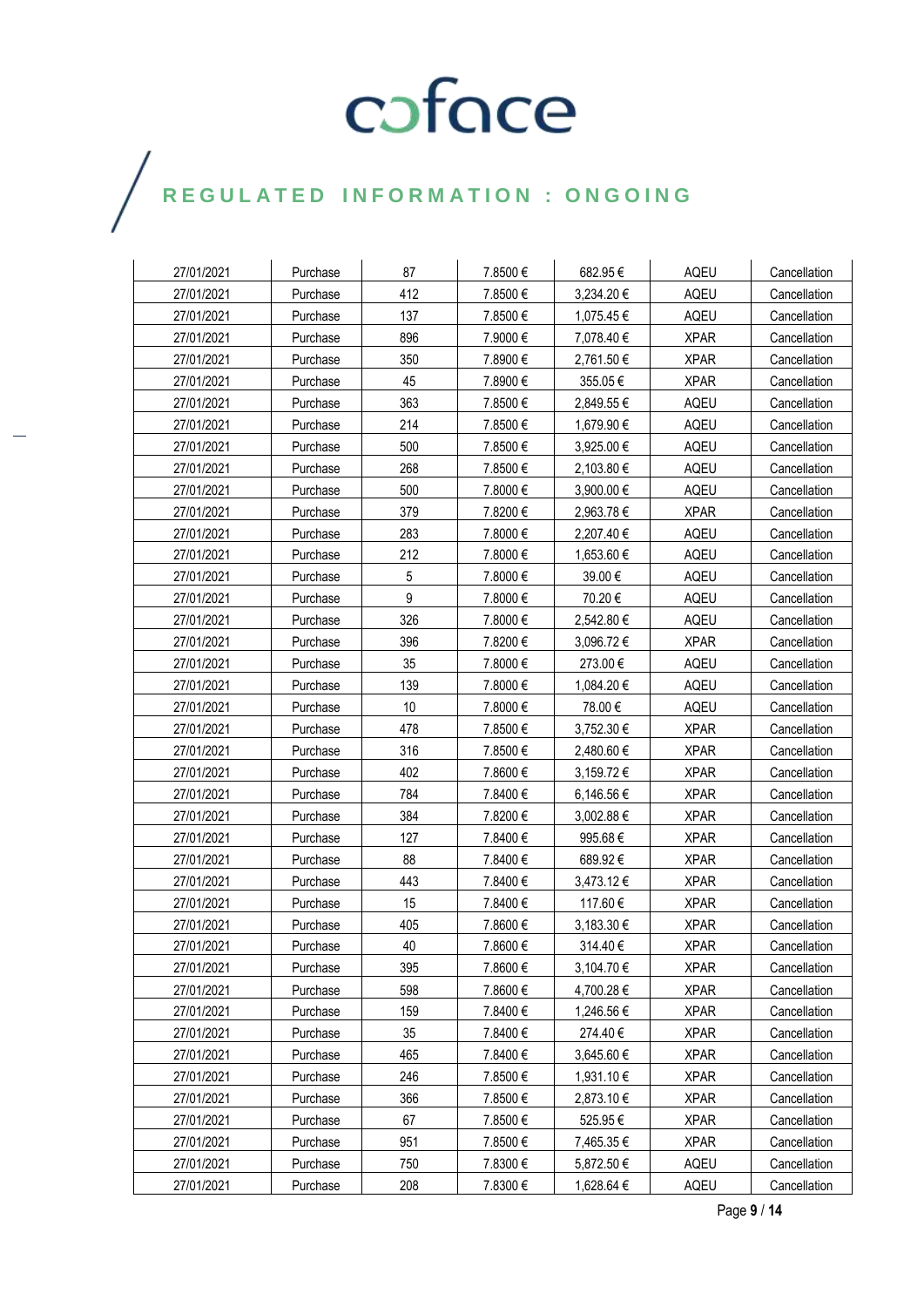| 27/01/2021 | Purchase | 23    | 7.8300€  | 180.09€     | AQEU        | Cancellation |
|------------|----------|-------|----------|-------------|-------------|--------------|
| 28/01/2021 | Purchase | 1,419 | 7.7600€  | 11,011.44 € | <b>XPAR</b> | Cancellation |
| 28/01/2021 | Purchase | 990   | 7.7900€  | 7,712.10€   | <b>XPAR</b> | Cancellation |
| 28/01/2021 | Purchase | 400   | 7.7800€  | 3,112.00 €  | <b>XPAR</b> | Cancellation |
| 28/01/2021 | Purchase | 597   | 7.7900€  | 4,650.63€   | <b>XPAR</b> | Cancellation |
| 28/01/2021 | Purchase | 404   | 7.7700€  | 3,139.08 €  | <b>XPAR</b> | Cancellation |
| 28/01/2021 | Purchase | 100   | 7.7600€  | 776.00€     | <b>XPAR</b> | Cancellation |
| 28/01/2021 | Purchase | 57    | 7.7500€  | 441.75€     | <b>XPAR</b> | Cancellation |
| 28/01/2021 | Purchase | 619   | 7.7500€  | 4,797.25 €  | <b>XPAR</b> | Cancellation |
| 28/01/2021 | Purchase | 469   | 7.7600€  | 3,639.44 €  | <b>XPAR</b> | Cancellation |
| 28/01/2021 | Purchase | 471   | 7.7600€  | 3,654.96 €  | <b>XPAR</b> | Cancellation |
| 28/01/2021 | Purchase | 405   | 7.6700€  | 3,106.35 €  | <b>XPAR</b> | Cancellation |
| 28/01/2021 | Purchase | 669   | 7.7500€  | 5,184.75€   | <b>XPAR</b> | Cancellation |
| 28/01/2021 | Purchase | 468   | 7.7500€  | 3,627.00 €  | <b>XPAR</b> | Cancellation |
| 28/01/2021 | Purchase | 180   | 7.7700€  | 1,398.60 €  | <b>XPAR</b> | Cancellation |
| 28/01/2021 | Purchase | 431   | 7.7700€  | 3,348.87€   | <b>XPAR</b> | Cancellation |
| 28/01/2021 | Purchase | 450   | 7.7700€  | 3,496.50 €  | <b>XPAR</b> | Cancellation |
| 28/01/2021 | Purchase | 668   | 7.7900€  | 5,203.72 €  | <b>XPAR</b> | Cancellation |
| 28/01/2021 | Purchase | 406   | 7.7700€  | 3,154.62€   | <b>XPAR</b> | Cancellation |
| 28/01/2021 | Purchase | 390   | 7.7700€  | 3,030.30 €  | <b>XPAR</b> | Cancellation |
| 28/01/2021 | Purchase | 399   | 7.7600€  | 3,096.24 €  | <b>XPAR</b> | Cancellation |
| 28/01/2021 | Purchase | 267   | 7.8100€  | 2,085.27 €  | <b>XPAR</b> | Cancellation |
| 28/01/2021 | Purchase | 277   | 7.8100€  | 2,163.37 €  | <b>XPAR</b> | Cancellation |
| 28/01/2021 | Purchase | 88    | 7.8400 € | 689.92€     | <b>XPAR</b> | Cancellation |
| 28/01/2021 | Purchase | 440   | 7.8400€  | 3,449.60 €  | <b>XPAR</b> | Cancellation |
| 28/01/2021 | Purchase | 536   | 7.9100€  | 4,239.76€   | <b>XPAR</b> | Cancellation |
| 28/01/2021 | Purchase | 446   | 7.9200€  | 3,532.32 €  | <b>XPAR</b> | Cancellation |
| 28/01/2021 | Purchase | 29    | 7.9900 € | 231.71€     | <b>XPAR</b> | Cancellation |
| 28/01/2021 | Purchase | 200   | 7.9900€  | 1,598.00 €  | <b>XPAR</b> | Cancellation |
| 28/01/2021 | Purchase | 409   | 7.9900€  | 3,267.91 €  | <b>XPAR</b> | Cancellation |
| 28/01/2021 | Purchase | 1     | 7.9600€  | 7.96€       | <b>XPAR</b> | Cancellation |
| 28/01/2021 | Purchase | 397   | 7.9600€  | 3,160.12€   | <b>XPAR</b> | Cancellation |
| 28/01/2021 | Purchase | 419   | 8.0600€  | 3,377.14 €  | <b>XPAR</b> | Cancellation |
| 28/01/2021 | Purchase | 398   | 8.0800€  | 3,215.84 €  | <b>XPAR</b> | Cancellation |
| 28/01/2021 | Purchase | 100   | 8.1400€  | 814.00€     | <b>XPAR</b> | Cancellation |
| 28/01/2021 | Purchase | 460   | 8.1400€  | 3,744.40 €  | <b>XPAR</b> | Cancellation |
| 28/01/2021 | Purchase | 1,001 | 8.2600€  | 8,268.26€   | <b>XPAR</b> | Cancellation |
| 28/01/2021 | Purchase | 529   | 8.2900€  | 4,385.41 €  | <b>XPAR</b> | Cancellation |
| 28/01/2021 | Purchase | 410   | 8.3600€  | 3,427.60 €  | <b>XPAR</b> | Cancellation |
| 28/01/2021 | Purchase | 62    | 8.3600€  | 518.32€     | <b>XPAR</b> | Cancellation |
| 28/01/2021 | Purchase | 211   | 8.3600€  | 1,763.96 €  | <b>XPAR</b> | Cancellation |
| 28/01/2021 | Purchase | 62    | 8.3600€  | 518.32€     | <b>XPAR</b> | Cancellation |
| 28/01/2021 | Purchase | 57    | 8.3600€  | 476.52€     | <b>XPAR</b> | Cancellation |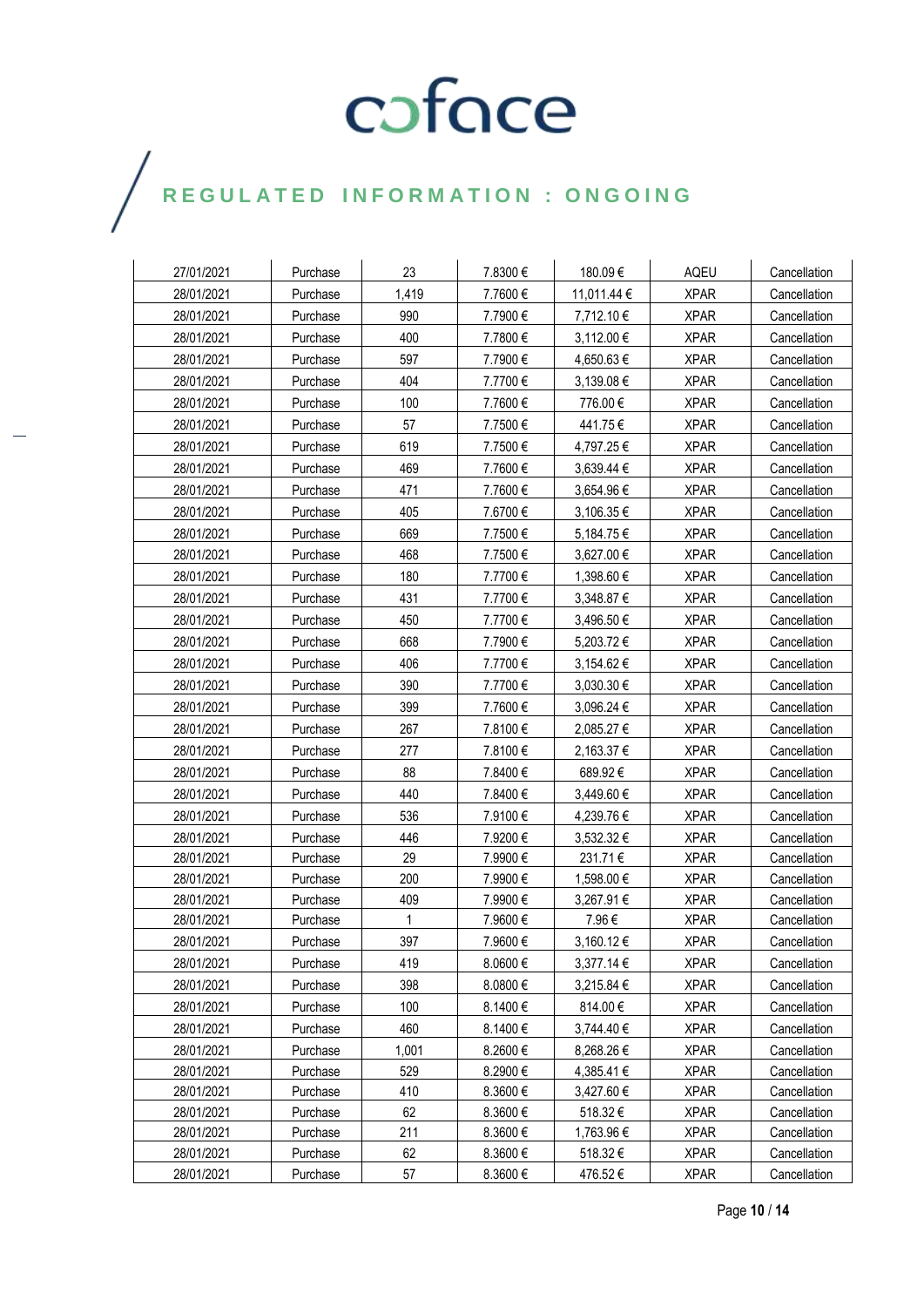| 28/01/2021 | Purchase | 31    | 8.3500€      | 258.85€     | <b>XPAR</b> | Cancellation |
|------------|----------|-------|--------------|-------------|-------------|--------------|
| 28/01/2021 | Purchase | 600   | 8.3500€      | 5,010.00€   | <b>XPAR</b> | Cancellation |
| 28/01/2021 | Purchase | 29    | 8.4000€      | 243.60€     | <b>XPAR</b> | Cancellation |
| 28/01/2021 | Purchase | 478   | 8.4000€      | 4,015.20€   | <b>XPAR</b> | Cancellation |
| 28/01/2021 | Purchase | 200   | 8.3900€      | 1,678.00 €  | <b>XPAR</b> | Cancellation |
| 28/01/2021 | Purchase | 200   | 8.3900€      | 1,678.00 €  | <b>XPAR</b> | Cancellation |
| 28/01/2021 | Purchase | 48    | 8.4100€      | 403.68€     | <b>XPAR</b> | Cancellation |
| 28/01/2021 | Purchase | 493   | 8.4100€      | 4,146.13 €  | <b>XPAR</b> | Cancellation |
| 28/01/2021 | Purchase | 262   | 8.4200€      | 2,206.04 €  | <b>XPAR</b> | Cancellation |
| 28/01/2021 | Purchase | 313   | 8.4200€      | 2,635.46 €  | <b>XPAR</b> | Cancellation |
| 28/01/2021 | Purchase | 551   | 8.4500€      | 4,655.95 €  | <b>XPAR</b> | Cancellation |
| 28/01/2021 | Purchase | 504   | 8.4600€      | 4,263.84 €  | <b>XPAR</b> | Cancellation |
| 28/01/2021 | Purchase | 702   | 8.5000€      | 5,967.00 €  | <b>XPAR</b> | Cancellation |
| 28/01/2021 | Purchase | 678   | 8.4900€      | 5,756.22 €  | <b>XPAR</b> | Cancellation |
| 28/01/2021 | Purchase | 380   | 8.5000€      | 3,230.00 €  | <b>XPAR</b> | Cancellation |
| 28/01/2021 | Purchase | 800   | 8.5000€      | 6,800.00 €  | <b>XPAR</b> | Cancellation |
| 28/01/2021 | Purchase | 17    | 8.4900€      | 144.33€     | <b>XPAR</b> | Cancellation |
| 28/01/2021 | Purchase | 469   | 8.4900€      | 3,981.81 €  | <b>XPAR</b> | Cancellation |
| 28/01/2021 | Purchase | 250   | 8.5000€      | 2,125.00 €  | <b>XPAR</b> | Cancellation |
| 28/01/2021 | Purchase | 1,204 | 8.5000€      | 10,234.00 € | <b>XPAR</b> | Cancellation |
| 29/01/2021 | Purchase | 445   | 8.3500€      | 3,715.75€   | <b>XPAR</b> | Cancellation |
| 29/01/2021 | Purchase | 1,112 | 8.3500€      | 9,285.20 €  | <b>XPAR</b> | Cancellation |
| 29/01/2021 | Purchase | 495   | 8.3200€      | 4,118.40 €  | <b>XPAR</b> | Cancellation |
| 29/01/2021 | Purchase | 200   | 8.2100 €     | 1,642.00 €  | <b>XPAR</b> | Cancellation |
| 29/01/2021 | Purchase | 99    | 8.2100€      | 812.79€     | <b>XPAR</b> | Cancellation |
| 29/01/2021 | Purchase | 90    | 8.2100€      | 738.90€     | <b>XPAR</b> | Cancellation |
| 29/01/2021 | Purchase | 504   | 8.2600€      | 4,163.04 €  | <b>XPAR</b> | Cancellation |
| 29/01/2021 | Purchase | 107   | 8.2600 $\in$ | 883.82€     | <b>XPAR</b> | Cancellation |
| 29/01/2021 | Purchase | 853   | 8.2600€      | 7,045.78€   | <b>XPAR</b> | Cancellation |
| 29/01/2021 | Purchase | 586   | 8.3300€      | 4,881.38 €  | <b>XPAR</b> | Cancellation |
| 29/01/2021 | Purchase | 1,122 | 8.3400 €     | 9,357.48€   | <b>XPAR</b> | Cancellation |
| 29/01/2021 | Purchase | 753   | 8.3500€      | 6,287.55 €  | <b>XPAR</b> | Cancellation |
| 29/01/2021 | Purchase | 649   | 8.3600€      | 5,425.64 €  | <b>XPAR</b> | Cancellation |
| 29/01/2021 | Purchase | 296   | $8.3400 \in$ | 2,468.64 €  | <b>XPAR</b> | Cancellation |
| 29/01/2021 | Purchase | 98    | 8.3400 €     | 817.32€     | <b>XPAR</b> | Cancellation |
| 29/01/2021 | Purchase | 537   | 8.3500€      | 4,483.95€   | <b>XPAR</b> | Cancellation |
| 29/01/2021 | Purchase | 541   | 8.3700€      | 4,528.17 €  | <b>XPAR</b> | Cancellation |
| 29/01/2021 | Purchase | 600   | 8.3600€      | 5,016.00 €  | <b>XPAR</b> | Cancellation |
| 29/01/2021 | Purchase | 103   | 8.3600€      | 861.08€     | <b>XPAR</b> | Cancellation |
| 29/01/2021 | Purchase | 367   | 8.3000€      | 3,046.10 €  | <b>XPAR</b> | Cancellation |
| 29/01/2021 | Purchase | 700   | 8.3700€      | 5,859.00 €  | <b>XPAR</b> | Cancellation |
| 29/01/2021 | Purchase | 421   | 8.3700€      | 3,523.77 €  | <b>XPAR</b> | Cancellation |
| 29/01/2021 | Purchase | 550   | 8.3600€      | 4,598.00 €  | <b>XPAR</b> | Cancellation |
|            |          |       |              |             |             |              |
| 29/01/2021 | Purchase | 60    | 8.3600€      | 501.60€     | <b>XPAR</b> | Cancellation |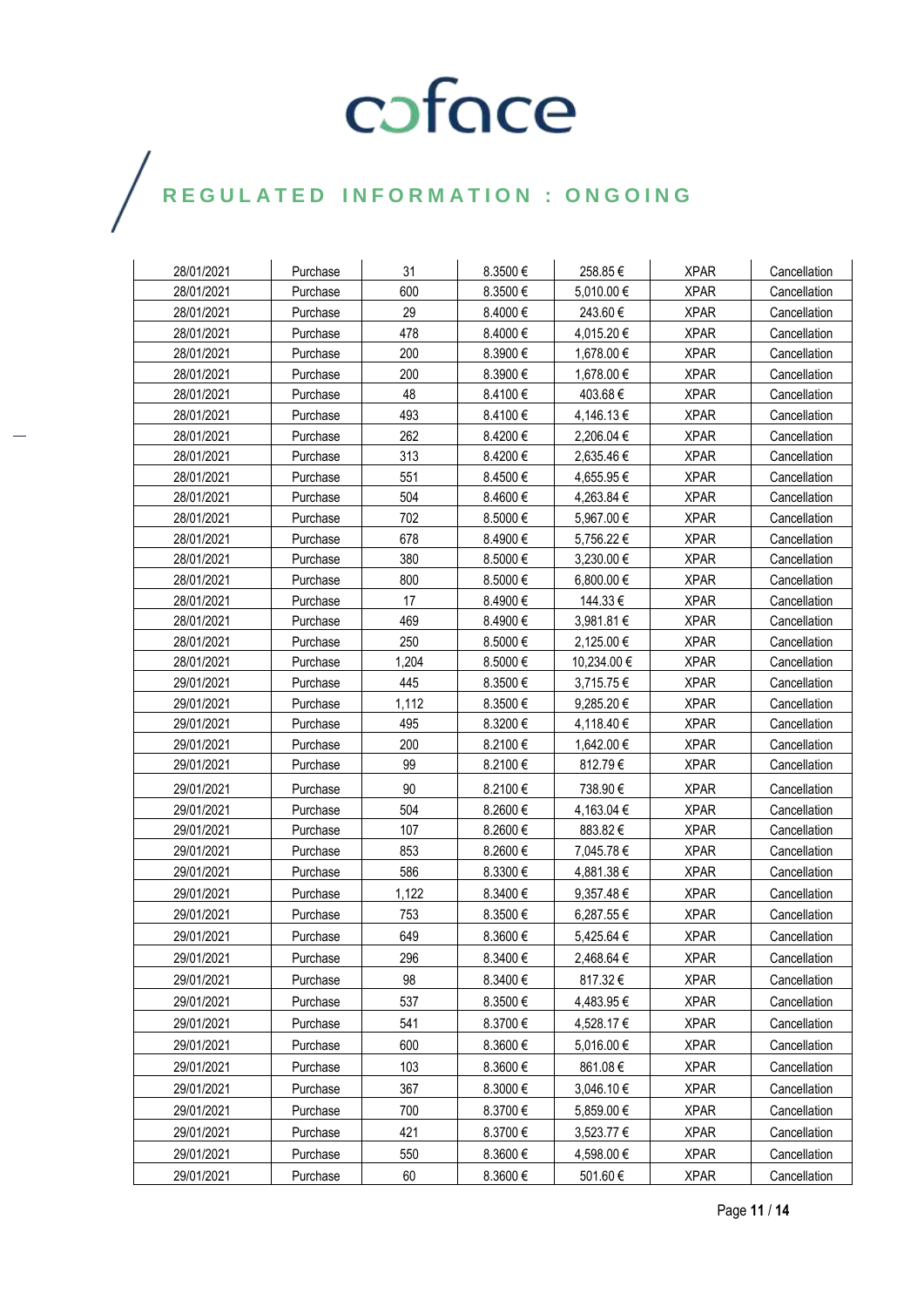### $\bigg)$

| 29/01/2021 | Purchase | 420            | 8.3700€ | 3,515.40 € | <b>XPAR</b> | Cancellation |
|------------|----------|----------------|---------|------------|-------------|--------------|
| 29/01/2021 | Purchase | 259            | 8.3600€ | 2,165.24 € | <b>XPAR</b> | Cancellation |
| 29/01/2021 | Purchase | 258            | 8.3600€ | 2,156.88 € | <b>XPAR</b> | Cancellation |
| 29/01/2021 | Purchase | 30             | 8.3700€ | 251.10€    | <b>XPAR</b> | Cancellation |
| 29/01/2021 | Purchase | 472            | 8.3200€ | 3,927.04 € | <b>XPAR</b> | Cancellation |
| 29/01/2021 | Purchase | 381            | 8.2800€ | 3,154.68 € | <b>XPAR</b> | Cancellation |
| 29/01/2021 | Purchase | 361            | 8.2600€ | 2,981.86 € | <b>XPAR</b> | Cancellation |
| 29/01/2021 | Purchase | 372            | 8.2600€ | 3,072.72 € | <b>XPAR</b> | Cancellation |
| 29/01/2021 | Purchase | 370            | 8.2600€ | 3,056.20 € | <b>XPAR</b> | Cancellation |
| 29/01/2021 | Purchase | 200            | 8.2600€ | 1,652.00 € | <b>XPAR</b> | Cancellation |
| 29/01/2021 | Purchase | 161            | 8.2600€ | 1,329.86 € | <b>XPAR</b> | Cancellation |
| 29/01/2021 | Purchase | 372            | 8.2500€ | 3,069.00 € | <b>XPAR</b> | Cancellation |
| 29/01/2021 | Purchase | 364            | 8.2100€ | 2,988.44 € | <b>XPAR</b> | Cancellation |
| 29/01/2021 | Purchase | 418            | 8.1900€ | 3,423.42 € | <b>XPAR</b> | Cancellation |
| 29/01/2021 | Purchase | 527            | 8.1400€ | 4,289.78 € | <b>XPAR</b> | Cancellation |
| 29/01/2021 | Purchase | 330            | 8.2400€ | 2,719.20 € | <b>XPAR</b> | Cancellation |
| 29/01/2021 | Purchase | 245            | 8.2400€ | 2,018.80 € | <b>XPAR</b> | Cancellation |
| 29/01/2021 | Purchase | 487            | 8.2600€ | 4,022.62 € | <b>XPAR</b> | Cancellation |
| 29/01/2021 | Purchase | 1              | 8.2600€ | 8.26€      | <b>XPAR</b> | Cancellation |
| 29/01/2021 | Purchase | 10             | 8.2500€ | 82.50€     | <b>XPAR</b> | Cancellation |
| 29/01/2021 | Purchase | 443            | 8.2300€ | 3,645.89€  | <b>XPAR</b> | Cancellation |
| 29/01/2021 | Purchase | 53             | 8.2300€ | 436.19€    | <b>XPAR</b> | Cancellation |
| 29/01/2021 | Purchase | 147            | 8.2300€ | 1,209.81 € | <b>XPAR</b> | Cancellation |
| 29/01/2021 | Purchase | 333            | 8.2300€ | 2,740.59€  | <b>XPAR</b> | Cancellation |
| 29/01/2021 | Purchase | 733            | 8.2200€ | 6,025.26€  | <b>XPAR</b> | Cancellation |
| 29/01/2021 | Purchase | 559            | 8.2300€ | 4,600.57 € | <b>XPAR</b> | Cancellation |
| 29/01/2021 | Purchase | 90             | 8.1900€ | 737.10€    | <b>XPAR</b> | Cancellation |
| 29/01/2021 | Purchase | $\overline{7}$ | 8.2100€ | 57.47€     | <b>XPAR</b> | Cancellation |
| 29/01/2021 | Purchase | 592            | 8.2100€ | 4,860.32 € | <b>XPAR</b> | Cancellation |
| 29/01/2021 | Purchase | 100            | 8.2500€ | 825.00€    | <b>XPAR</b> | Cancellation |
| 29/01/2021 | Purchase | 8              | 8.2500€ | 66.00 €    | <b>XPAR</b> | Cancellation |
| 29/01/2021 | Purchase | 989            | 8.2700€ | 8,179.03 € | <b>XPAR</b> | Cancellation |
| 29/01/2021 | Purchase | 184            | 8.2600€ | 1,519.84 € | <b>XPAR</b> | Cancellation |
| 29/01/2021 | Purchase | 526            | 8.2600€ | 4,344.76€  | <b>XPAR</b> | Cancellation |
| 29/01/2021 | Purchase | 663            | 8.2400€ | 5,463.12€  | <b>XPAR</b> | Cancellation |
| 29/01/2021 | Purchase | 90             | 8.2200€ | 739.80€    | <b>XPAR</b> | Cancellation |
| 29/01/2021 | Purchase | 122            | 8.2200€ | 1,002.84 € | <b>XPAR</b> | Cancellation |
| 29/01/2021 | Purchase | 9              | 8.2200€ | 73.98€     | <b>XPAR</b> | Cancellation |
| 29/01/2021 | Purchase | 18             | 8.2200€ | 147.96€    | <b>XPAR</b> | Cancellation |
| 29/01/2021 | Purchase | 364            | 8.2300€ | 2,995.72€  | <b>XPAR</b> | Cancellation |
| 29/01/2021 | Purchase | 68             | 8.2300€ | 559.64 €   | <b>XPAR</b> | Cancellation |
| 29/01/2021 | Purchase | 21             | 8.2200€ | 172.62€    | <b>XPAR</b> | Cancellation |
| 29/01/2021 | Purchase | 1,079          | 8.2200€ | 8,869.38 € | <b>XPAR</b> | Cancellation |

Page **12** / **14**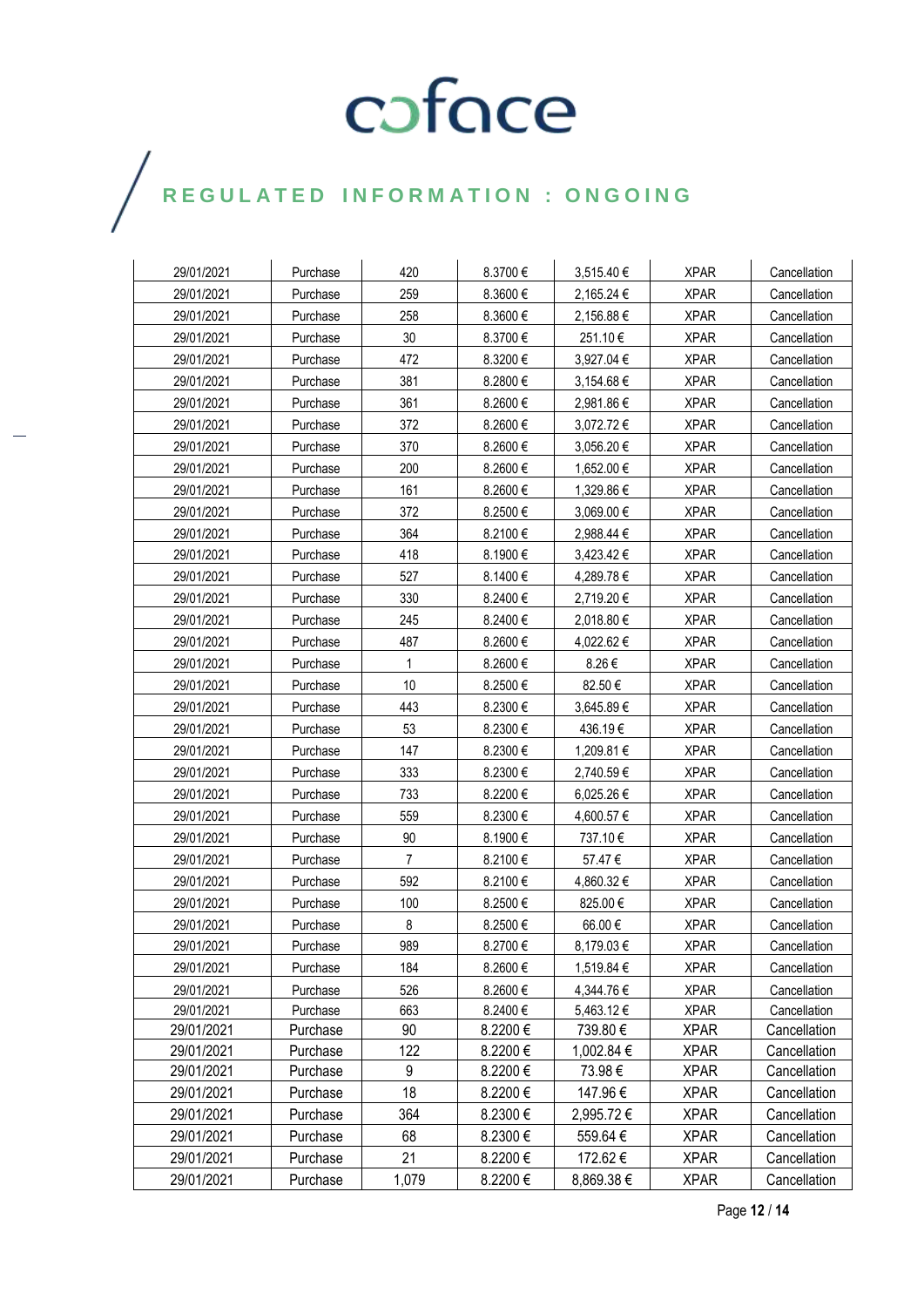### $\bigg)$

| 29/01/2021 | Purchase | 565   | $8.2200 \in$ | 4,644.30 €     | <b>XPAR</b> | Cancellation |
|------------|----------|-------|--------------|----------------|-------------|--------------|
| 29/01/2021 | Purchase | 830   | 8.2200€      | $6,822.60 \in$ | <b>XPAR</b> | Cancellation |
| 29/01/2021 | Purchase | 619   | 8.1800€      | $5,063.42 \in$ | <b>XPAR</b> | Cancellation |
| 29/01/2021 | Purchase | 66    | 8.1800€      | 539.88€        | <b>XPAR</b> | Cancellation |
| 29/01/2021 | Purchase | 29    | $8.1800 \in$ | 237.22€        | <b>XPAR</b> | Cancellation |
| 29/01/2021 | Purchase | 373   | 8.1700€      | $3,047.41 \in$ | <b>XPAR</b> | Cancellation |
| 29/01/2021 | Purchase | 1,048 | $8.1800 \in$ | 8,572.64 €     | <b>XPAR</b> | Cancellation |
| 29/01/2021 | Purchase | 46    | 8.1800€      | 376.28€        | <b>XPAR</b> | Cancellation |
| 29/01/2021 | Purchase | 100   | 8.1800€      | 818.00 $\in$   | <b>XPAR</b> | Cancellation |
| 29/01/2021 | Purchase | 5     | $8.1900 \in$ | 40.95 €        | <b>XPAR</b> | Cancellation |

Page **13** / **14**